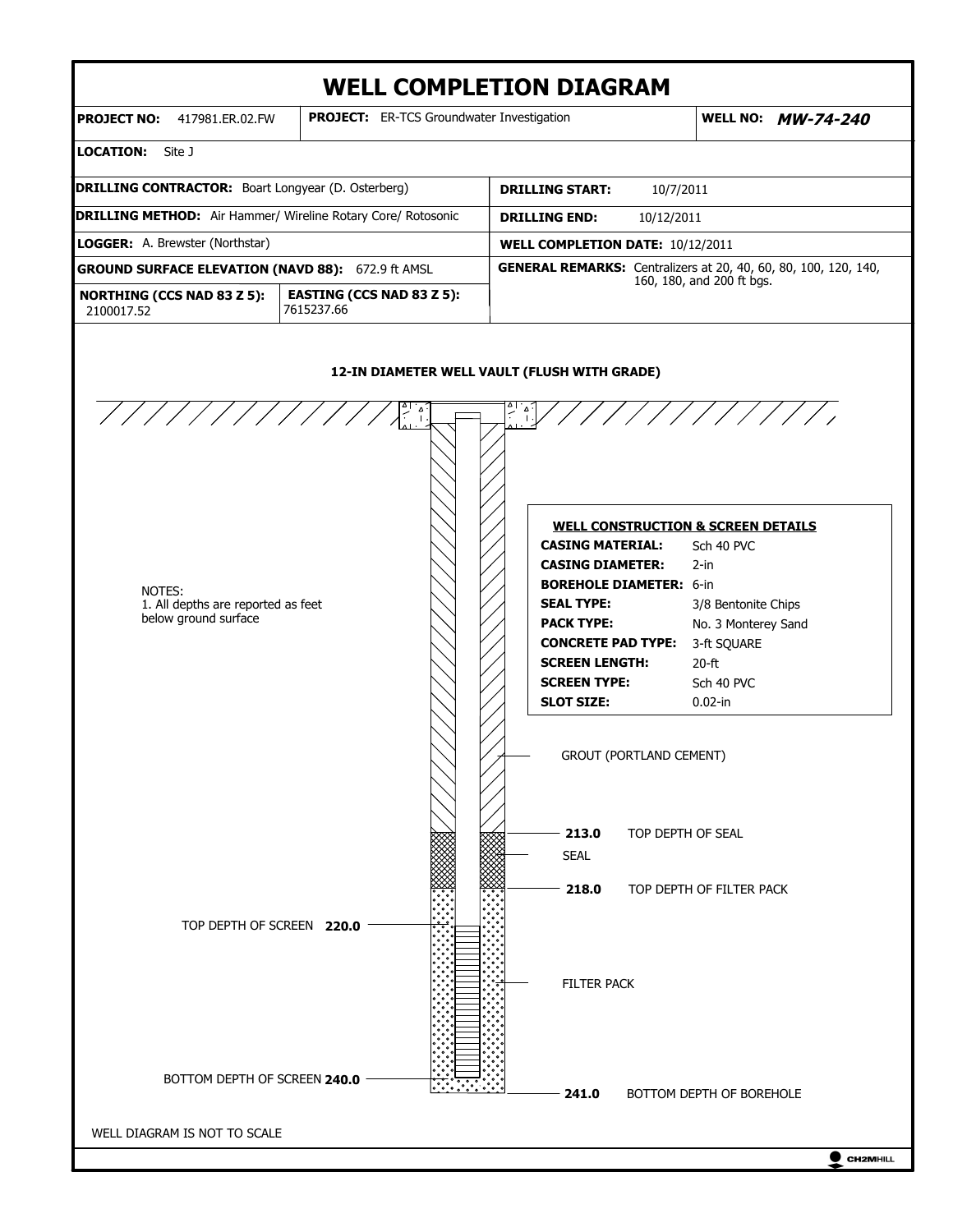**CH2MHILL** 

**SHEET 1 OF 12**

# **ROCK CORE LOG**

**BORING NUMBER:**

PROJECT : PG&E Topock, ER-TCS Investigation

LOCATION : PG&E Topock, Site J (2100017.5 N, 7615237.7 E)

ELEVATION : 672.9 ft DRILLING CONTRACTOR : Boart Longyear (D. Osterberg)

CORING EQUIPMENT AND METHOD : Sonic 0-19; Air Hammer 19-211; Wireline Rotary 211-240'

|                             | <b>WATER LEVELS: Approx. 213 ft BGS</b><br>START: 10/7/2011 |        |                       |                                                                           | LOGGER : A. Brewster (Northstar)<br>END: 10/10/2011 |                                                                                                        |                                                                                    |  |  |
|-----------------------------|-------------------------------------------------------------|--------|-----------------------|---------------------------------------------------------------------------|-----------------------------------------------------|--------------------------------------------------------------------------------------------------------|------------------------------------------------------------------------------------|--|--|
|                             |                                                             |        |                       | <b>DISCONTINUITIES</b>                                                    |                                                     | <b>LITHOLOGY</b>                                                                                       | <b>COMMENTS</b>                                                                    |  |  |
|                             |                                                             |        |                       | <b>DESCRIPTION</b>                                                        |                                                     |                                                                                                        | SIZE AND DEPTH OF CASING,                                                          |  |  |
|                             |                                                             |        |                       | DEPTH, TYPE, ORIENTATION, ROUGHNESS,<br>PLANARITY, INFILLING MATERIAL AND |                                                     |                                                                                                        | FLUID LOSS, CORING RATE AND<br>SMOOTHNESS, CAVING ROD<br>DROPS, TEST RESULTS, ETC. |  |  |
| DEPTH BELOW<br>SURFACE (ft) | CORE RUN,<br>LENGTH, AND<br>RECOVERY (%)                    | RQD(%) | FRACTURES<br>PER FOOT | THICKNESS, SURFACE STAINING, AND TIGHTNESS                                | SYMBOLIC LOG                                        | ROCK TYPE, COLOR,<br>MINERALOGY, TEXTURE,<br>HARDNESS, WEATHERING,<br>AND ROCK MASS<br>CHARACTERISTICS |                                                                                    |  |  |
|                             |                                                             |        |                       |                                                                           |                                                     | 0.0-2.0' - Road Base                                                                                   | Drilled using sonic 9-inch x                                                       |  |  |
|                             | 0.0                                                         |        |                       |                                                                           |                                                     |                                                                                                        | 6-inch to set surface                                                              |  |  |
|                             |                                                             |        |                       |                                                                           |                                                     |                                                                                                        | conductor.                                                                         |  |  |
|                             |                                                             |        |                       |                                                                           |                                                     |                                                                                                        |                                                                                    |  |  |
|                             |                                                             |        |                       |                                                                           |                                                     | <b>Metadiorite</b>                                                                                     |                                                                                    |  |  |
|                             |                                                             |        |                       |                                                                           |                                                     | 0.0-2.0 Road Base' - dusky yellow<br>green, (5GY 5/2), primarily quartz,                               |                                                                                    |  |  |
|                             |                                                             |        |                       |                                                                           |                                                     | feldspar, and amphiboles, presence                                                                     |                                                                                    |  |  |
|                             |                                                             |        |                       |                                                                           |                                                     | of chlorite, calcite, and some iron and<br>manganese staining on surfaces.                             |                                                                                    |  |  |
|                             |                                                             |        |                       |                                                                           |                                                     |                                                                                                        |                                                                                    |  |  |
| 5                           |                                                             |        |                       |                                                                           |                                                     |                                                                                                        |                                                                                    |  |  |
|                             |                                                             |        |                       |                                                                           |                                                     |                                                                                                        |                                                                                    |  |  |
|                             |                                                             |        |                       |                                                                           |                                                     |                                                                                                        |                                                                                    |  |  |
|                             |                                                             |        |                       |                                                                           |                                                     |                                                                                                        |                                                                                    |  |  |
|                             |                                                             |        |                       |                                                                           |                                                     |                                                                                                        |                                                                                    |  |  |
|                             |                                                             |        |                       |                                                                           |                                                     |                                                                                                        |                                                                                    |  |  |
|                             |                                                             |        |                       |                                                                           |                                                     |                                                                                                        |                                                                                    |  |  |
|                             |                                                             |        |                       |                                                                           |                                                     |                                                                                                        |                                                                                    |  |  |
|                             |                                                             |        |                       |                                                                           |                                                     |                                                                                                        |                                                                                    |  |  |
|                             | 19 ft                                                       |        |                       |                                                                           |                                                     |                                                                                                        |                                                                                    |  |  |
| 10                          |                                                             |        |                       |                                                                           |                                                     |                                                                                                        |                                                                                    |  |  |
|                             |                                                             |        |                       |                                                                           |                                                     |                                                                                                        |                                                                                    |  |  |
|                             |                                                             |        |                       |                                                                           |                                                     |                                                                                                        |                                                                                    |  |  |
|                             |                                                             |        |                       |                                                                           |                                                     |                                                                                                        |                                                                                    |  |  |
|                             |                                                             |        |                       |                                                                           |                                                     |                                                                                                        |                                                                                    |  |  |
|                             |                                                             |        |                       |                                                                           |                                                     |                                                                                                        |                                                                                    |  |  |
|                             |                                                             |        |                       |                                                                           |                                                     |                                                                                                        |                                                                                    |  |  |
|                             |                                                             |        |                       |                                                                           |                                                     |                                                                                                        |                                                                                    |  |  |
|                             |                                                             |        |                       |                                                                           |                                                     |                                                                                                        |                                                                                    |  |  |
| 15                          |                                                             |        |                       |                                                                           |                                                     |                                                                                                        |                                                                                    |  |  |
|                             |                                                             |        |                       |                                                                           |                                                     |                                                                                                        |                                                                                    |  |  |
|                             |                                                             |        |                       |                                                                           |                                                     |                                                                                                        |                                                                                    |  |  |
|                             |                                                             |        |                       |                                                                           |                                                     |                                                                                                        |                                                                                    |  |  |
|                             |                                                             |        |                       |                                                                           |                                                     |                                                                                                        |                                                                                    |  |  |
|                             |                                                             |        |                       |                                                                           |                                                     |                                                                                                        |                                                                                    |  |  |
|                             |                                                             |        |                       |                                                                           |                                                     |                                                                                                        |                                                                                    |  |  |
|                             |                                                             |        |                       |                                                                           |                                                     |                                                                                                        |                                                                                    |  |  |
|                             | 19.0                                                        |        |                       |                                                                           |                                                     |                                                                                                        |                                                                                    |  |  |
|                             |                                                             |        |                       |                                                                           |                                                     |                                                                                                        | Switched to air hammer<br>with 8-inch bit. Drill                                   |  |  |
| 20                          |                                                             |        |                       |                                                                           |                                                     |                                                                                                        | rate=1.09 FPM                                                                      |  |  |
|                             |                                                             |        |                       |                                                                           |                                                     |                                                                                                        |                                                                                    |  |  |
|                             |                                                             |        |                       |                                                                           |                                                     |                                                                                                        |                                                                                    |  |  |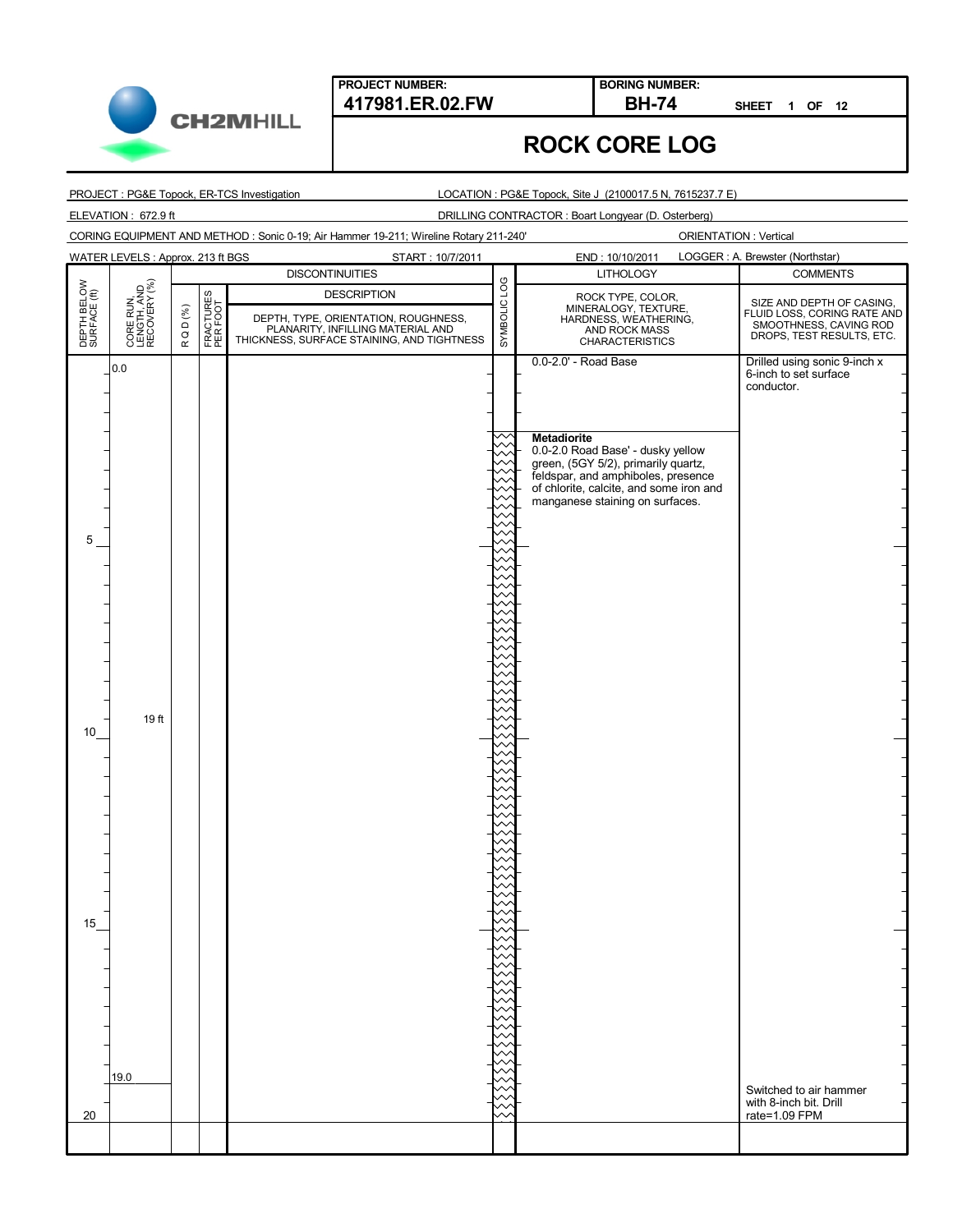**CH2MHILL** 

#### **417981.ER.02.FW BH-74 BORING NUMBER:**

**SHEET 2 OF 12**

#### **ROCK CORE LOG**

PROJECT : PG&E Topock, ER-TCS Investigation

LOCATION : PG&E Topock, Site J (2100017.5 N, 7615237.7 E)

ELEVATION : 672.9 ft DRILLING CONTRACTOR : Boart Longyear (D. Osterberg)

CORING EQUIPMENT AND METHOD : Sonic 0-19; Air Hammer 19-211; Wireline Rotary 211-240'

|                             | <b>WATER LEVELS: Approx. 213 ft BGS</b><br>START: 10/7/2011 |        |                       |                                                                                                                         |              | LOGGER : A. Brewster (Northstar)<br>END: 10/10/2011                                 |                                                                                                                 |  |
|-----------------------------|-------------------------------------------------------------|--------|-----------------------|-------------------------------------------------------------------------------------------------------------------------|--------------|-------------------------------------------------------------------------------------|-----------------------------------------------------------------------------------------------------------------|--|
|                             |                                                             |        |                       | <b>DISCONTINUITIES</b>                                                                                                  |              | <b>LITHOLOGY</b>                                                                    | <b>COMMENTS</b>                                                                                                 |  |
| DEPTH BELOW<br>SURFACE (ft) | CORE RUN,<br>LENGTH, AND<br>RECOVERY (%)                    |        | FRACTURES<br>PER FOOT | <b>DESCRIPTION</b>                                                                                                      | SYMBOLIC LOG |                                                                                     |                                                                                                                 |  |
|                             |                                                             | RQD(%) |                       |                                                                                                                         |              | ROCK TYPE, COLOR,<br>MINERALOGY, TEXTURE,<br>HARDNESS, WEATHERING,<br>AND ROCK MASS | SIZE AND DEPTH OF CASING,<br>FLUID LOSS, CORING RATE AND<br>SMOOTHNESS, CAVING ROD<br>DROPS, TEST RESULTS, ETC. |  |
|                             |                                                             |        |                       | DEPTH, TYPE, ORIENTATION, ROUGHNESS,<br>PLANARITY, INFILLING MATERIAL AND<br>THICKNESS, SURFACE STAINING, AND TIGHTNESS |              | CHARACTERISTICS                                                                     |                                                                                                                 |  |
|                             |                                                             |        |                       |                                                                                                                         | ᄉ            | <b>Metadiorite</b>                                                                  |                                                                                                                 |  |
|                             |                                                             |        |                       |                                                                                                                         |              | 0.0-240.0' - dusky yellow green,                                                    |                                                                                                                 |  |
|                             |                                                             |        |                       |                                                                                                                         |              | (5GY 5/2), primarily quartz, feldspar,<br>and amphiboles, presence of               |                                                                                                                 |  |
|                             |                                                             |        |                       |                                                                                                                         |              | chlorite, calcite, and some iron and                                                |                                                                                                                 |  |
|                             |                                                             |        |                       |                                                                                                                         |              | manganese staining on surfaces.                                                     |                                                                                                                 |  |
|                             |                                                             |        |                       |                                                                                                                         |              |                                                                                     |                                                                                                                 |  |
|                             |                                                             |        |                       |                                                                                                                         |              |                                                                                     |                                                                                                                 |  |
|                             |                                                             |        |                       |                                                                                                                         |              |                                                                                     |                                                                                                                 |  |
|                             |                                                             |        |                       |                                                                                                                         |              |                                                                                     |                                                                                                                 |  |
|                             |                                                             |        |                       |                                                                                                                         |              |                                                                                     |                                                                                                                 |  |
| 25                          | 12 ft                                                       |        |                       |                                                                                                                         |              |                                                                                     |                                                                                                                 |  |
|                             |                                                             |        |                       |                                                                                                                         |              |                                                                                     |                                                                                                                 |  |
|                             |                                                             |        |                       |                                                                                                                         |              |                                                                                     |                                                                                                                 |  |
|                             |                                                             |        |                       |                                                                                                                         |              |                                                                                     |                                                                                                                 |  |
|                             |                                                             |        |                       |                                                                                                                         |              |                                                                                     |                                                                                                                 |  |
|                             |                                                             |        |                       |                                                                                                                         |              |                                                                                     |                                                                                                                 |  |
|                             |                                                             |        |                       |                                                                                                                         |              |                                                                                     |                                                                                                                 |  |
|                             |                                                             |        |                       |                                                                                                                         |              |                                                                                     |                                                                                                                 |  |
|                             |                                                             |        |                       |                                                                                                                         |              |                                                                                     |                                                                                                                 |  |
|                             |                                                             |        |                       |                                                                                                                         |              |                                                                                     |                                                                                                                 |  |
| 30                          |                                                             |        |                       |                                                                                                                         |              |                                                                                     |                                                                                                                 |  |
|                             |                                                             |        |                       |                                                                                                                         |              |                                                                                     |                                                                                                                 |  |
|                             | 31.0                                                        |        |                       |                                                                                                                         |              |                                                                                     | Drill rate=1.25 feet per                                                                                        |  |
|                             |                                                             |        |                       |                                                                                                                         |              |                                                                                     | minute (FPM)                                                                                                    |  |
|                             |                                                             |        |                       |                                                                                                                         |              |                                                                                     |                                                                                                                 |  |
|                             |                                                             |        |                       |                                                                                                                         |              |                                                                                     |                                                                                                                 |  |
|                             |                                                             |        |                       |                                                                                                                         |              |                                                                                     |                                                                                                                 |  |
|                             |                                                             |        |                       |                                                                                                                         |              |                                                                                     |                                                                                                                 |  |
|                             |                                                             |        |                       |                                                                                                                         |              |                                                                                     |                                                                                                                 |  |
|                             |                                                             |        |                       |                                                                                                                         |              |                                                                                     |                                                                                                                 |  |
| 35                          |                                                             |        |                       |                                                                                                                         |              |                                                                                     |                                                                                                                 |  |
|                             |                                                             |        |                       |                                                                                                                         |              |                                                                                     |                                                                                                                 |  |
|                             | 10 ft                                                       |        |                       |                                                                                                                         |              |                                                                                     |                                                                                                                 |  |
|                             |                                                             |        |                       |                                                                                                                         |              |                                                                                     |                                                                                                                 |  |
|                             |                                                             |        |                       |                                                                                                                         |              |                                                                                     |                                                                                                                 |  |
|                             |                                                             |        |                       |                                                                                                                         |              |                                                                                     |                                                                                                                 |  |
|                             |                                                             |        |                       |                                                                                                                         |              |                                                                                     |                                                                                                                 |  |
|                             |                                                             |        |                       |                                                                                                                         |              |                                                                                     |                                                                                                                 |  |
|                             |                                                             |        |                       |                                                                                                                         |              |                                                                                     |                                                                                                                 |  |
|                             |                                                             |        |                       |                                                                                                                         |              |                                                                                     |                                                                                                                 |  |
| 40                          |                                                             |        |                       |                                                                                                                         |              |                                                                                     |                                                                                                                 |  |
|                             |                                                             |        |                       |                                                                                                                         |              |                                                                                     |                                                                                                                 |  |

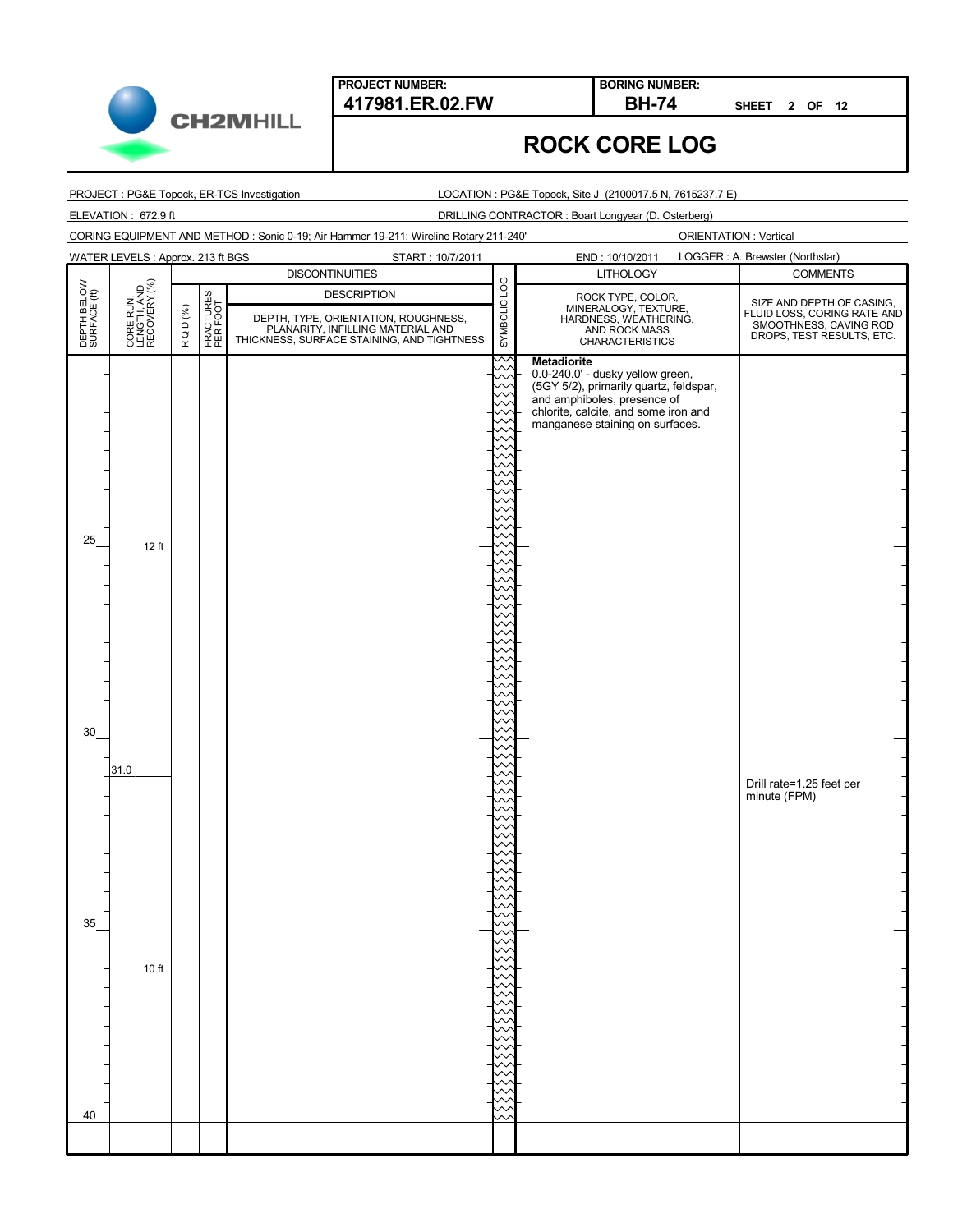**CH2MHILL** 

### **ROCK CORE LOG**

**BORING NUMBER:**

PROJECT : PG&E Topock, ER-TCS Investigation

LOCATION : PG&E Topock, Site J (2100017.5 N, 7615237.7 E)

ELEVATION : 672.9 ft DRILLING CONTRACTOR : Boart Longyear (D. Osterberg)

CORING EQUIPMENT AND METHOD : Sonic 0-19; Air Hammer 19-211; Wireline Rotary 211-240'

ORIENTATION : Vertical

**SHEET 3 OF 12**

|                             | <b>WATER LEVELS: Approx. 213 ft BGS</b><br>START: 10/7/2011 |        |                       |                                                                                                                         |              | END: 10/10/2011                                                       | LOGGER : A. Brewster (Northstar)                                                                                |  |
|-----------------------------|-------------------------------------------------------------|--------|-----------------------|-------------------------------------------------------------------------------------------------------------------------|--------------|-----------------------------------------------------------------------|-----------------------------------------------------------------------------------------------------------------|--|
|                             |                                                             |        |                       | <b>DISCONTINUITIES</b>                                                                                                  |              | <b>LITHOLOGY</b>                                                      | <b>COMMENTS</b>                                                                                                 |  |
| DEPTH BELOW<br>SURFACE (ft) | CORE RUN,<br>LENGTH, AND<br>RECOVERY (%)                    |        | FRACTURES<br>PER FOOT | <b>DESCRIPTION</b>                                                                                                      | SYMBOLIC LOG | ROCK TYPE, COLOR,                                                     |                                                                                                                 |  |
|                             |                                                             | RQD(%) |                       |                                                                                                                         |              | MINERALOGY, TEXTURE,<br>HARDNESS, WEATHERING,<br>AND ROCK MASS        | SIZE AND DEPTH OF CASING,<br>FLUID LOSS, CORING RATE AND<br>SMOOTHNESS, CAVING ROD<br>DROPS, TEST RESULTS, ETC. |  |
|                             |                                                             |        |                       | DEPTH, TYPE, ORIENTATION, ROUGHNESS,<br>PLANARITY, INFILLING MATERIAL AND<br>THICKNESS, SURFACE STAINING, AND TIGHTNESS |              | <b>CHARACTERISTICS</b>                                                |                                                                                                                 |  |
|                             |                                                             |        |                       |                                                                                                                         |              | <b>Metadiorite</b>                                                    |                                                                                                                 |  |
|                             |                                                             |        |                       |                                                                                                                         |              | 0.0-240.0' - dusky yellow green,                                      |                                                                                                                 |  |
|                             | 41.0                                                        |        |                       |                                                                                                                         |              | (5GY 5/2), primarily quartz, feldspar,<br>and amphiboles, presence of | Drill rate=1.11 FPM                                                                                             |  |
|                             |                                                             |        |                       |                                                                                                                         |              | chlorite, calcite, and some iron and                                  |                                                                                                                 |  |
|                             |                                                             |        |                       |                                                                                                                         |              | manganese staining on surfaces.                                       |                                                                                                                 |  |
|                             |                                                             |        |                       |                                                                                                                         |              |                                                                       |                                                                                                                 |  |
|                             |                                                             |        |                       |                                                                                                                         |              |                                                                       |                                                                                                                 |  |
|                             |                                                             |        |                       |                                                                                                                         |              |                                                                       |                                                                                                                 |  |
|                             |                                                             |        |                       |                                                                                                                         |              |                                                                       |                                                                                                                 |  |
|                             |                                                             |        |                       |                                                                                                                         |              |                                                                       |                                                                                                                 |  |
| 45                          |                                                             |        |                       |                                                                                                                         |              | 45' - Increase in K-feldspar content.                                 |                                                                                                                 |  |
|                             |                                                             |        |                       |                                                                                                                         |              |                                                                       |                                                                                                                 |  |
|                             | 10 ft                                                       |        |                       |                                                                                                                         |              |                                                                       |                                                                                                                 |  |
|                             |                                                             |        |                       |                                                                                                                         |              |                                                                       |                                                                                                                 |  |
|                             |                                                             |        |                       |                                                                                                                         |              |                                                                       |                                                                                                                 |  |
|                             |                                                             |        |                       |                                                                                                                         |              |                                                                       |                                                                                                                 |  |
|                             |                                                             |        |                       |                                                                                                                         |              |                                                                       |                                                                                                                 |  |
|                             |                                                             |        |                       |                                                                                                                         |              |                                                                       |                                                                                                                 |  |
|                             |                                                             |        |                       |                                                                                                                         |              |                                                                       |                                                                                                                 |  |
|                             |                                                             |        |                       |                                                                                                                         |              |                                                                       |                                                                                                                 |  |
| 50                          |                                                             |        |                       |                                                                                                                         |              |                                                                       |                                                                                                                 |  |
|                             |                                                             |        |                       |                                                                                                                         |              |                                                                       |                                                                                                                 |  |
|                             | 51.0                                                        |        |                       |                                                                                                                         |              |                                                                       |                                                                                                                 |  |
|                             |                                                             |        |                       |                                                                                                                         |              |                                                                       | Drill rate=1.67 FPM                                                                                             |  |
|                             |                                                             |        |                       |                                                                                                                         |              |                                                                       |                                                                                                                 |  |
|                             |                                                             |        |                       |                                                                                                                         |              |                                                                       |                                                                                                                 |  |
|                             |                                                             |        |                       |                                                                                                                         |              |                                                                       |                                                                                                                 |  |
|                             |                                                             |        |                       |                                                                                                                         |              |                                                                       |                                                                                                                 |  |
|                             |                                                             |        |                       |                                                                                                                         |              |                                                                       |                                                                                                                 |  |
|                             |                                                             |        |                       |                                                                                                                         |              |                                                                       |                                                                                                                 |  |
| 55                          |                                                             |        |                       |                                                                                                                         |              |                                                                       |                                                                                                                 |  |
|                             |                                                             |        |                       |                                                                                                                         |              |                                                                       |                                                                                                                 |  |
|                             | 10 ft                                                       |        |                       |                                                                                                                         |              |                                                                       |                                                                                                                 |  |
|                             |                                                             |        |                       |                                                                                                                         |              |                                                                       |                                                                                                                 |  |
|                             |                                                             |        |                       |                                                                                                                         |              |                                                                       |                                                                                                                 |  |
|                             |                                                             |        |                       |                                                                                                                         |              |                                                                       |                                                                                                                 |  |
|                             |                                                             |        |                       |                                                                                                                         |              |                                                                       |                                                                                                                 |  |
|                             |                                                             |        |                       |                                                                                                                         |              |                                                                       |                                                                                                                 |  |
|                             |                                                             |        |                       |                                                                                                                         |              |                                                                       |                                                                                                                 |  |
|                             |                                                             |        |                       |                                                                                                                         |              |                                                                       |                                                                                                                 |  |
| 60                          |                                                             |        |                       |                                                                                                                         |              |                                                                       |                                                                                                                 |  |
|                             |                                                             |        |                       |                                                                                                                         |              |                                                                       |                                                                                                                 |  |
|                             |                                                             |        |                       |                                                                                                                         |              |                                                                       |                                                                                                                 |  |

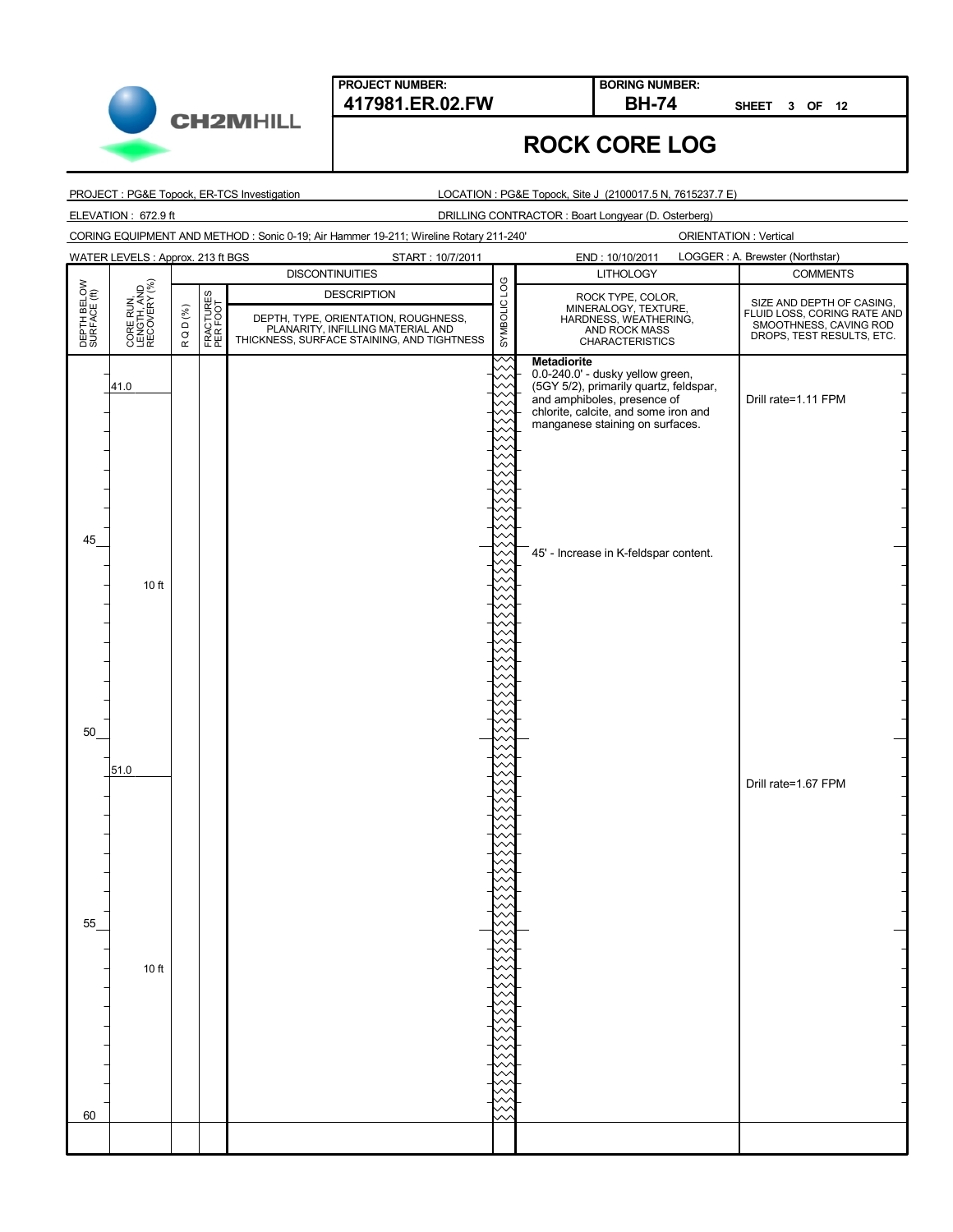

**BORING NUMBER:**

**SHEET 4 OF 12**

## **ROCK CORE LOG**

PROJECT : PG&E Topock, ER-TCS Investigation

LOCATION : PG&E Topock, Site J (2100017.5 N, 7615237.7 E)

ELEVATION : 672.9 ft DRILLING CONTRACTOR : Boart Longyear (D. Osterberg)

CORING EQUIPMENT AND METHOD : Sonic 0-19; Air Hammer 19-211; Wireline Rotary 211-240'

|                             | WATER LEVELS : Approx. 213 ft BGS<br>START: 10/7/2011 |        |                       |                                                                           |              | LOGGER : A. Brewster (Northstar)<br>END: 10/10/2011                                 |                                                                                                                 |  |
|-----------------------------|-------------------------------------------------------|--------|-----------------------|---------------------------------------------------------------------------|--------------|-------------------------------------------------------------------------------------|-----------------------------------------------------------------------------------------------------------------|--|
|                             |                                                       |        |                       | <b>DISCONTINUITIES</b>                                                    |              | <b>LITHOLOGY</b>                                                                    | <b>COMMENTS</b>                                                                                                 |  |
| DEPTH BELOW<br>SURFACE (ft) | CORE RUN,<br>LENGTH, AND<br>RECOVERY (%)              |        | FRACTURES<br>PER FOOT | <b>DESCRIPTION</b>                                                        | SYMBOLIC LOG |                                                                                     |                                                                                                                 |  |
|                             |                                                       | RQD(%) |                       |                                                                           |              | ROCK TYPE, COLOR,<br>MINERALOGY, TEXTURE,<br>HARDNESS, WEATHERING,<br>AND ROCK MASS | SIZE AND DEPTH OF CASING,<br>FLUID LOSS, CORING RATE AND<br>SMOOTHNESS, CAVING ROD<br>DROPS, TEST RESULTS, ETC. |  |
|                             |                                                       |        |                       | DEPTH, TYPE, ORIENTATION, ROUGHNESS,<br>PLANARITY, INFILLING MATERIAL AND |              |                                                                                     |                                                                                                                 |  |
|                             |                                                       |        |                       | THICKNESS, SURFACE STAINING, AND TIGHTNESS                                |              | <b>CHARACTERISTICS</b>                                                              |                                                                                                                 |  |
|                             |                                                       |        |                       |                                                                           |              | <b>Metadiorite</b><br>0.0-240.0' - dusky yellow green,                              |                                                                                                                 |  |
|                             | 61.0                                                  |        |                       |                                                                           |              | (5GY 5/2), primarily quartz, feldspar,<br>and amphiboles, presence of               |                                                                                                                 |  |
|                             |                                                       |        |                       |                                                                           |              | chlorite, calcite, and some iron and                                                | Drill rate=1.43 FPM                                                                                             |  |
|                             |                                                       |        |                       |                                                                           |              | manganese staining on surfaces.                                                     |                                                                                                                 |  |
|                             |                                                       |        |                       |                                                                           |              |                                                                                     |                                                                                                                 |  |
|                             |                                                       |        |                       |                                                                           |              |                                                                                     |                                                                                                                 |  |
|                             |                                                       |        |                       |                                                                           |              |                                                                                     |                                                                                                                 |  |
|                             |                                                       |        |                       |                                                                           |              |                                                                                     |                                                                                                                 |  |
|                             |                                                       |        |                       |                                                                           |              |                                                                                     |                                                                                                                 |  |
|                             |                                                       |        |                       |                                                                           |              |                                                                                     |                                                                                                                 |  |
| 65                          |                                                       |        |                       |                                                                           |              |                                                                                     |                                                                                                                 |  |
|                             |                                                       |        |                       |                                                                           |              |                                                                                     |                                                                                                                 |  |
|                             | 10 ft                                                 |        |                       |                                                                           |              |                                                                                     |                                                                                                                 |  |
|                             |                                                       |        |                       |                                                                           |              |                                                                                     |                                                                                                                 |  |
|                             |                                                       |        |                       |                                                                           |              |                                                                                     |                                                                                                                 |  |
|                             |                                                       |        |                       |                                                                           |              |                                                                                     |                                                                                                                 |  |
|                             |                                                       |        |                       |                                                                           |              |                                                                                     |                                                                                                                 |  |
|                             |                                                       |        |                       |                                                                           |              |                                                                                     |                                                                                                                 |  |
|                             |                                                       |        |                       |                                                                           |              |                                                                                     |                                                                                                                 |  |
|                             |                                                       |        |                       |                                                                           |              |                                                                                     |                                                                                                                 |  |
| 70                          |                                                       |        |                       |                                                                           |              |                                                                                     |                                                                                                                 |  |
|                             |                                                       |        |                       |                                                                           |              |                                                                                     |                                                                                                                 |  |
|                             | 71.0                                                  |        |                       |                                                                           |              |                                                                                     |                                                                                                                 |  |
|                             |                                                       |        |                       |                                                                           |              |                                                                                     | Drill rate=2.0 FPM                                                                                              |  |
|                             |                                                       |        |                       |                                                                           |              |                                                                                     |                                                                                                                 |  |
|                             |                                                       |        |                       |                                                                           |              |                                                                                     |                                                                                                                 |  |
|                             |                                                       |        |                       |                                                                           |              |                                                                                     |                                                                                                                 |  |
|                             |                                                       |        |                       |                                                                           |              |                                                                                     |                                                                                                                 |  |
|                             |                                                       |        |                       |                                                                           |              |                                                                                     |                                                                                                                 |  |
|                             |                                                       |        |                       |                                                                           |              |                                                                                     |                                                                                                                 |  |
|                             |                                                       |        |                       |                                                                           |              |                                                                                     |                                                                                                                 |  |
| 75                          |                                                       |        |                       |                                                                           |              |                                                                                     |                                                                                                                 |  |
|                             |                                                       |        |                       |                                                                           |              |                                                                                     |                                                                                                                 |  |
|                             | 10 ft                                                 |        |                       |                                                                           |              |                                                                                     |                                                                                                                 |  |
|                             |                                                       |        |                       |                                                                           |              |                                                                                     |                                                                                                                 |  |
|                             |                                                       |        |                       |                                                                           |              |                                                                                     |                                                                                                                 |  |
|                             |                                                       |        |                       |                                                                           |              |                                                                                     |                                                                                                                 |  |
|                             |                                                       |        |                       |                                                                           |              |                                                                                     |                                                                                                                 |  |
|                             |                                                       |        |                       |                                                                           |              |                                                                                     |                                                                                                                 |  |
|                             |                                                       |        |                       |                                                                           |              |                                                                                     |                                                                                                                 |  |
|                             |                                                       |        |                       |                                                                           |              |                                                                                     |                                                                                                                 |  |
| 80                          |                                                       |        |                       |                                                                           |              |                                                                                     |                                                                                                                 |  |
|                             |                                                       |        |                       |                                                                           |              |                                                                                     |                                                                                                                 |  |
|                             |                                                       |        |                       |                                                                           |              |                                                                                     |                                                                                                                 |  |

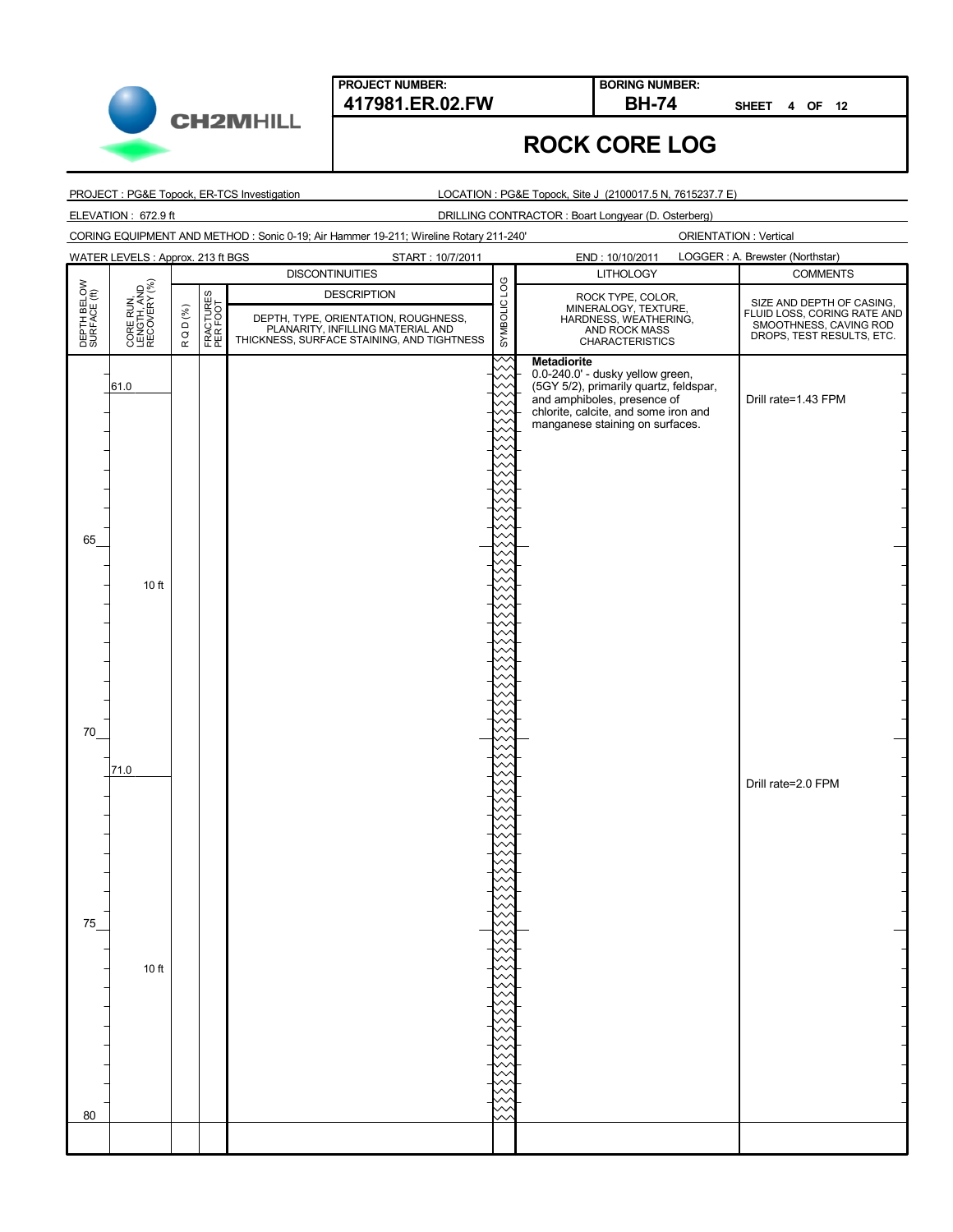**CH2MHILL** 

#### **417981.ER.02.FW BH-74**

**SHEET 5 OF 12**

# **ROCK CORE LOG**

**BORING NUMBER:**

PROJECT : PG&E Topock, ER-TCS Investigation

LOCATION : PG&E Topock, Site J (2100017.5 N, 7615237.7 E)

ELEVATION : 672.9 ft DRILLING CONTRACTOR : Boart Longyear (D. Osterberg)

CORING EQUIPMENT AND METHOD : Sonic 0-19; Air Hammer 19-211; Wireline Rotary 211-240'

|                             | WATER LEVELS : Approx. 213 ft BGS        |        |                       | START: 10/7/2011                                                                                                        |              | END: 10/10/2011                                                                                           | LOGGER : A. Brewster (Northstar)                      |  |
|-----------------------------|------------------------------------------|--------|-----------------------|-------------------------------------------------------------------------------------------------------------------------|--------------|-----------------------------------------------------------------------------------------------------------|-------------------------------------------------------|--|
|                             |                                          |        |                       | <b>DISCONTINUITIES</b>                                                                                                  |              | <b>LITHOLOGY</b>                                                                                          | <b>COMMENTS</b>                                       |  |
| DEPTH BELOW<br>SURFACE (ft) | CORE RUN,<br>LENGTH, AND<br>RECOVERY (%) |        |                       | <b>DESCRIPTION</b>                                                                                                      | SYMBOLIC LOG |                                                                                                           | SIZE AND DEPTH OF CASING,                             |  |
|                             |                                          | RQD(%) | FRACTURES<br>PER FOOT |                                                                                                                         |              | ROCK TYPE, COLOR,<br>MINERALOGY, TEXTURE,<br>HARDNESS, WEATHERING,                                        | FLUID LOSS, CORING RATE AND<br>SMOOTHNESS, CAVING ROD |  |
|                             |                                          |        |                       | DEPTH, TYPE, ORIENTATION, ROUGHNESS,<br>PLANARITY, INFILLING MATERIAL AND<br>THICKNESS, SURFACE STAINING, AND TIGHTNESS |              | AND ROCK MASS<br>CHARACTERISTICS                                                                          | DROPS, TEST RESULTS, ETC.                             |  |
|                             |                                          |        |                       |                                                                                                                         |              | <b>Metadiorite</b>                                                                                        |                                                       |  |
|                             |                                          |        |                       |                                                                                                                         |              |                                                                                                           |                                                       |  |
|                             | 81.0                                     |        |                       |                                                                                                                         |              | 0.0-240.0' - dusky yellow green,<br>(5GY 5/2), primarily quartz, feldspar,<br>and amphiboles, presence of |                                                       |  |
|                             |                                          |        |                       |                                                                                                                         |              | chlorite, calcite, and some iron and                                                                      | Drill rate=1.43 FPM                                   |  |
|                             |                                          |        |                       |                                                                                                                         |              | manganese staining on surfaces.<br>80.0-90.0' - Increase in K-feldspar                                    |                                                       |  |
|                             |                                          |        |                       |                                                                                                                         |              | content.                                                                                                  |                                                       |  |
|                             |                                          |        |                       |                                                                                                                         |              |                                                                                                           |                                                       |  |
|                             |                                          |        |                       |                                                                                                                         |              |                                                                                                           |                                                       |  |
|                             |                                          |        |                       |                                                                                                                         |              |                                                                                                           |                                                       |  |
|                             |                                          |        |                       |                                                                                                                         |              |                                                                                                           |                                                       |  |
| 85                          |                                          |        |                       |                                                                                                                         |              |                                                                                                           |                                                       |  |
|                             |                                          |        |                       |                                                                                                                         |              |                                                                                                           |                                                       |  |
|                             | 10 ft                                    |        |                       |                                                                                                                         |              |                                                                                                           |                                                       |  |
|                             |                                          |        |                       |                                                                                                                         |              |                                                                                                           |                                                       |  |
|                             |                                          |        |                       |                                                                                                                         |              |                                                                                                           |                                                       |  |
|                             |                                          |        |                       |                                                                                                                         |              |                                                                                                           |                                                       |  |
|                             |                                          |        |                       |                                                                                                                         |              |                                                                                                           |                                                       |  |
|                             |                                          |        |                       |                                                                                                                         |              |                                                                                                           |                                                       |  |
|                             |                                          |        |                       |                                                                                                                         |              |                                                                                                           |                                                       |  |
|                             |                                          |        |                       |                                                                                                                         |              |                                                                                                           |                                                       |  |
| 90                          |                                          |        |                       |                                                                                                                         |              |                                                                                                           |                                                       |  |
|                             |                                          |        |                       |                                                                                                                         |              |                                                                                                           |                                                       |  |
|                             | 91.0                                     |        |                       |                                                                                                                         |              |                                                                                                           |                                                       |  |
|                             |                                          |        |                       |                                                                                                                         |              |                                                                                                           | Drill rate=1.67 FPM                                   |  |
|                             |                                          |        |                       |                                                                                                                         |              |                                                                                                           |                                                       |  |
|                             |                                          |        |                       |                                                                                                                         |              |                                                                                                           |                                                       |  |
|                             |                                          |        |                       |                                                                                                                         |              |                                                                                                           |                                                       |  |
|                             |                                          |        |                       |                                                                                                                         |              |                                                                                                           |                                                       |  |
|                             |                                          |        |                       |                                                                                                                         |              |                                                                                                           |                                                       |  |
|                             |                                          |        |                       |                                                                                                                         |              |                                                                                                           |                                                       |  |
| 95                          |                                          |        |                       |                                                                                                                         |              |                                                                                                           |                                                       |  |
|                             |                                          |        |                       |                                                                                                                         |              |                                                                                                           |                                                       |  |
|                             |                                          |        |                       |                                                                                                                         |              |                                                                                                           |                                                       |  |
|                             | 10 ft                                    |        |                       |                                                                                                                         |              |                                                                                                           |                                                       |  |
|                             |                                          |        |                       |                                                                                                                         |              |                                                                                                           |                                                       |  |
|                             |                                          |        |                       |                                                                                                                         |              |                                                                                                           |                                                       |  |
|                             |                                          |        |                       |                                                                                                                         |              |                                                                                                           |                                                       |  |
|                             |                                          |        |                       |                                                                                                                         |              |                                                                                                           |                                                       |  |
|                             |                                          |        |                       |                                                                                                                         |              |                                                                                                           |                                                       |  |
|                             |                                          |        |                       |                                                                                                                         |              |                                                                                                           |                                                       |  |
|                             |                                          |        |                       |                                                                                                                         |              |                                                                                                           |                                                       |  |
| 100                         |                                          |        |                       |                                                                                                                         |              |                                                                                                           |                                                       |  |
|                             |                                          |        |                       |                                                                                                                         |              |                                                                                                           |                                                       |  |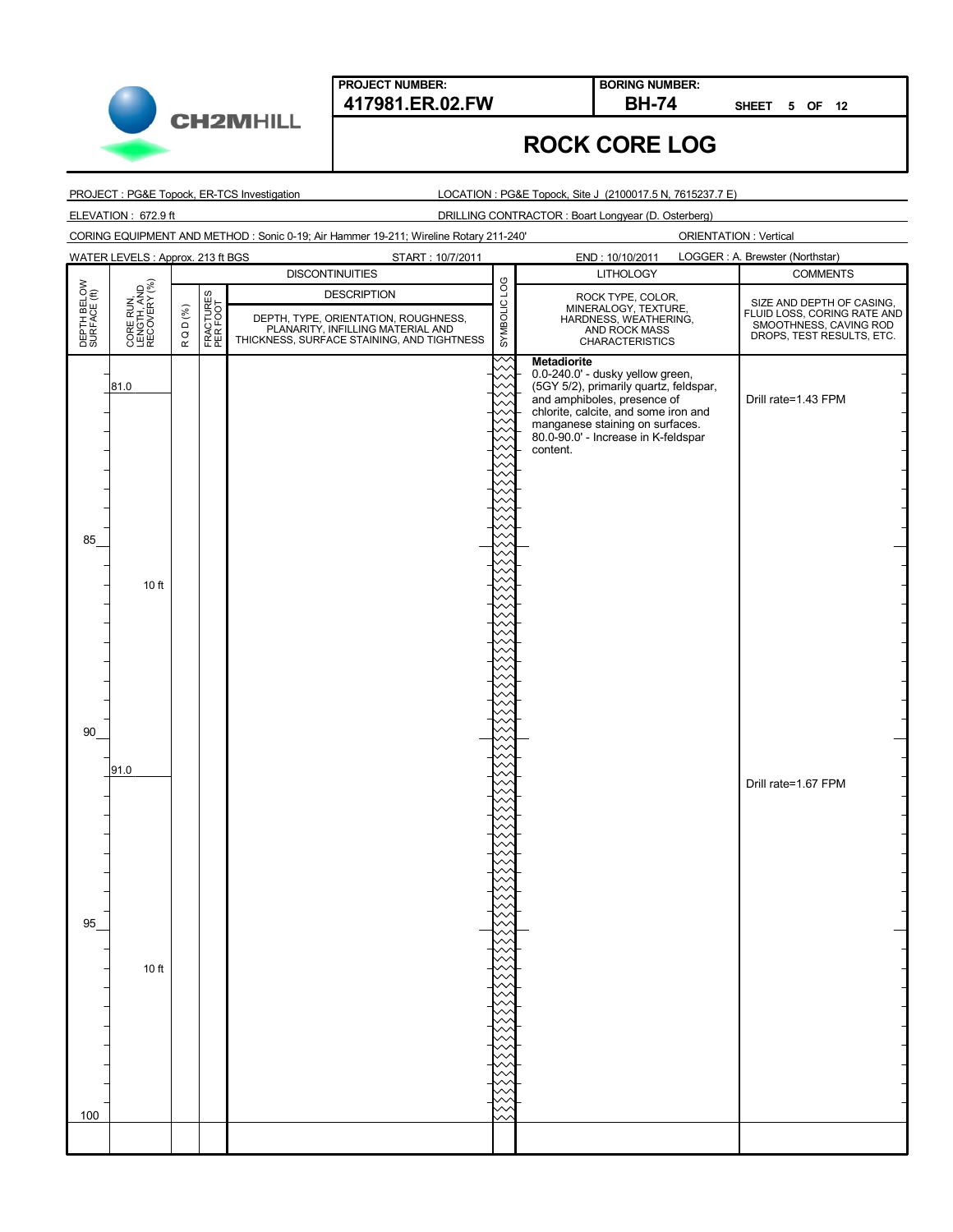



#### **BORING NUMBER:**

**SHEET 6 OF 12**

# **ROCK CORE LOG**

PROJECT : PG&E Topock, ER-TCS Investigation

LOCATION : PG&E Topock, Site J (2100017.5 N, 7615237.7 E)

ELEVATION : 672.9 ft DRILLING CONTRACTOR : Boart Longyear (D. Osterberg)

CORING EQUIPMENT AND METHOD : Sonic 0-19; Air Hammer 19-211; Wireline Rotary 211-240'

|                             | <b>WATER LEVELS: Approx. 213 ft BGS</b><br>START: 10/7/2011 |        |                       |                                                                                                                         | LOGGER : A. Brewster (Northstar)<br>END: 10/10/2011 |                                                                                     |                                                                                                                 |
|-----------------------------|-------------------------------------------------------------|--------|-----------------------|-------------------------------------------------------------------------------------------------------------------------|-----------------------------------------------------|-------------------------------------------------------------------------------------|-----------------------------------------------------------------------------------------------------------------|
|                             |                                                             |        |                       | <b>DISCONTINUITIES</b>                                                                                                  |                                                     | <b>LITHOLOGY</b>                                                                    | <b>COMMENTS</b>                                                                                                 |
| DEPTH BELOW<br>SURFACE (ft) | CORE RUN,<br>LENGTH, AND<br>RECOVERY (%)                    |        |                       | <b>DESCRIPTION</b>                                                                                                      | SYMBOLIC LOG                                        |                                                                                     |                                                                                                                 |
|                             |                                                             | RQD(%) | FRACTURES<br>PER FOOT |                                                                                                                         |                                                     | ROCK TYPE, COLOR,<br>MINERALOGY, TEXTURE,<br>HARDNESS, WEATHERING,<br>AND ROCK MASS | SIZE AND DEPTH OF CASING,<br>FLUID LOSS, CORING RATE AND<br>SMOOTHNESS, CAVING ROD<br>DROPS, TEST RESULTS, ETC. |
|                             |                                                             |        |                       | DEPTH, TYPE, ORIENTATION, ROUGHNESS,<br>PLANARITY, INFILLING MATERIAL AND<br>THICKNESS, SURFACE STAINING, AND TIGHTNESS |                                                     | <b>CHARACTERISTICS</b>                                                              |                                                                                                                 |
|                             |                                                             |        |                       |                                                                                                                         |                                                     | <b>Metadiorite</b>                                                                  |                                                                                                                 |
|                             |                                                             |        |                       |                                                                                                                         |                                                     | 0.0-240.0' - dusky yellow green,                                                    |                                                                                                                 |
|                             | 101.0                                                       |        |                       |                                                                                                                         |                                                     | (5GY 5/2), primarily quartz, feldspar,<br>and amphiboles, presence of               | Drill rate=1.67 FPM                                                                                             |
|                             |                                                             |        |                       |                                                                                                                         |                                                     | chlorite, calcite, and some iron and                                                |                                                                                                                 |
|                             |                                                             |        |                       |                                                                                                                         |                                                     | manganese staining on surfaces.                                                     |                                                                                                                 |
|                             |                                                             |        |                       |                                                                                                                         |                                                     |                                                                                     |                                                                                                                 |
|                             |                                                             |        |                       |                                                                                                                         |                                                     |                                                                                     |                                                                                                                 |
|                             |                                                             |        |                       |                                                                                                                         |                                                     |                                                                                     |                                                                                                                 |
|                             |                                                             |        |                       |                                                                                                                         |                                                     |                                                                                     |                                                                                                                 |
|                             |                                                             |        |                       |                                                                                                                         |                                                     |                                                                                     |                                                                                                                 |
| 105                         |                                                             |        |                       |                                                                                                                         |                                                     |                                                                                     |                                                                                                                 |
|                             |                                                             |        |                       |                                                                                                                         |                                                     |                                                                                     |                                                                                                                 |
|                             | 10 ft                                                       |        |                       |                                                                                                                         |                                                     |                                                                                     |                                                                                                                 |
|                             |                                                             |        |                       |                                                                                                                         |                                                     |                                                                                     |                                                                                                                 |
|                             |                                                             |        |                       |                                                                                                                         |                                                     |                                                                                     |                                                                                                                 |
|                             |                                                             |        |                       |                                                                                                                         |                                                     |                                                                                     |                                                                                                                 |
|                             |                                                             |        |                       |                                                                                                                         |                                                     |                                                                                     |                                                                                                                 |
|                             |                                                             |        |                       |                                                                                                                         |                                                     |                                                                                     |                                                                                                                 |
|                             |                                                             |        |                       |                                                                                                                         |                                                     |                                                                                     |                                                                                                                 |
|                             |                                                             |        |                       |                                                                                                                         |                                                     |                                                                                     |                                                                                                                 |
| 110                         |                                                             |        |                       |                                                                                                                         |                                                     |                                                                                     |                                                                                                                 |
|                             |                                                             |        |                       |                                                                                                                         |                                                     |                                                                                     |                                                                                                                 |
|                             | 111.0                                                       |        |                       |                                                                                                                         |                                                     |                                                                                     |                                                                                                                 |
|                             |                                                             |        |                       |                                                                                                                         |                                                     |                                                                                     | Drill rate=2.50 FPM                                                                                             |
|                             |                                                             |        |                       |                                                                                                                         |                                                     |                                                                                     |                                                                                                                 |
|                             |                                                             |        |                       |                                                                                                                         |                                                     |                                                                                     |                                                                                                                 |
|                             |                                                             |        |                       |                                                                                                                         |                                                     |                                                                                     |                                                                                                                 |
|                             |                                                             |        |                       |                                                                                                                         |                                                     |                                                                                     |                                                                                                                 |
|                             |                                                             |        |                       |                                                                                                                         |                                                     |                                                                                     |                                                                                                                 |
|                             |                                                             |        |                       |                                                                                                                         |                                                     |                                                                                     |                                                                                                                 |
| 115                         |                                                             |        |                       |                                                                                                                         |                                                     |                                                                                     |                                                                                                                 |
|                             |                                                             |        |                       |                                                                                                                         |                                                     |                                                                                     |                                                                                                                 |
|                             |                                                             |        |                       |                                                                                                                         |                                                     |                                                                                     |                                                                                                                 |
|                             | 10 ft                                                       |        |                       |                                                                                                                         |                                                     |                                                                                     |                                                                                                                 |
|                             |                                                             |        |                       |                                                                                                                         |                                                     |                                                                                     |                                                                                                                 |
|                             |                                                             |        |                       |                                                                                                                         |                                                     |                                                                                     |                                                                                                                 |
|                             |                                                             |        |                       |                                                                                                                         |                                                     |                                                                                     |                                                                                                                 |
|                             |                                                             |        |                       |                                                                                                                         |                                                     |                                                                                     |                                                                                                                 |
|                             |                                                             |        |                       |                                                                                                                         |                                                     |                                                                                     |                                                                                                                 |
|                             |                                                             |        |                       |                                                                                                                         |                                                     |                                                                                     |                                                                                                                 |
|                             |                                                             |        |                       |                                                                                                                         |                                                     |                                                                                     |                                                                                                                 |
| 120                         |                                                             |        |                       |                                                                                                                         |                                                     |                                                                                     |                                                                                                                 |
|                             |                                                             |        |                       |                                                                                                                         |                                                     |                                                                                     |                                                                                                                 |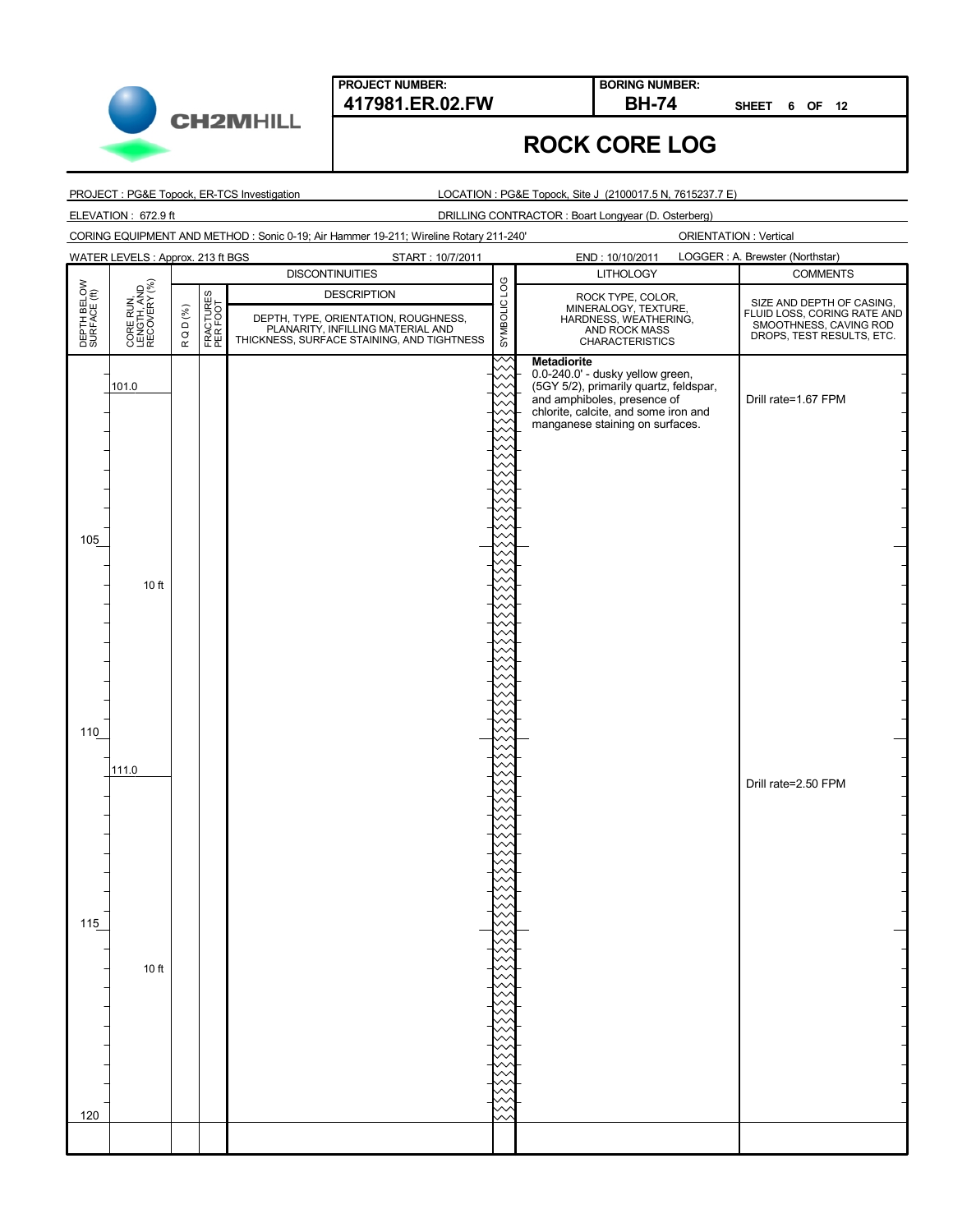

**417981.ER.02.FW BH-74 BORING NUMBER:**

**SHEET 7 OF 12**

## **ROCK CORE LOG**

PROJECT : PG&E Topock, ER-TCS Investigation

LOCATION : PG&E Topock, Site J (2100017.5 N, 7615237.7 E)

ELEVATION : 672.9 ft DRILLING CONTRACTOR : Boart Longyear (D. Osterberg)

CORING EQUIPMENT AND METHOD : Sonic 0-19; Air Hammer 19-211; Wireline Rotary 211-240'

|                             | WATER LEVELS : Approx. 213 ft BGS<br>START: 10/7/2011 |        |                       |                                                                                                                         |              | LOGGER : A. Brewster (Northstar)<br>END: 10/10/2011                                 |                                                                                                                 |  |  |
|-----------------------------|-------------------------------------------------------|--------|-----------------------|-------------------------------------------------------------------------------------------------------------------------|--------------|-------------------------------------------------------------------------------------|-----------------------------------------------------------------------------------------------------------------|--|--|
|                             |                                                       |        |                       | <b>DISCONTINUITIES</b>                                                                                                  |              | <b>LITHOLOGY</b>                                                                    | <b>COMMENTS</b>                                                                                                 |  |  |
| DEPTH BELOW<br>SURFACE (ft) | CORE RUN,<br>LENGTH, AND<br>RECOVERY (%)              |        |                       | <b>DESCRIPTION</b>                                                                                                      | SYMBOLIC LOG |                                                                                     |                                                                                                                 |  |  |
|                             |                                                       |        |                       |                                                                                                                         |              | ROCK TYPE, COLOR,<br>MINERALOGY, TEXTURE,<br>HARDNESS, WEATHERING,<br>AND ROCK MASS |                                                                                                                 |  |  |
|                             |                                                       | RQD(%) | FRACTURES<br>PER FOOT | DEPTH, TYPE, ORIENTATION, ROUGHNESS,<br>PLANARITY, INFILLING MATERIAL AND<br>THICKNESS, SURFACE STAINING, AND TIGHTNESS |              | <b>CHARACTERISTICS</b>                                                              | SIZE AND DEPTH OF CASING,<br>FLUID LOSS, CORING RATE AND<br>SMOOTHNESS, CAVING ROD<br>DROPS, TEST RESULTS, ETC. |  |  |
|                             |                                                       |        |                       |                                                                                                                         |              | <b>Metadiorite</b>                                                                  |                                                                                                                 |  |  |
|                             |                                                       |        |                       |                                                                                                                         |              | 0.0-240.0' - dusky yellow green,                                                    |                                                                                                                 |  |  |
|                             | 121.0                                                 |        |                       |                                                                                                                         |              | (5GY 5/2), primarily quartz, feldspar,<br>and amphiboles, presence of               | Drill rate=2.50 FPM                                                                                             |  |  |
|                             |                                                       |        |                       |                                                                                                                         |              | chlorite, calcite, and some iron and                                                |                                                                                                                 |  |  |
|                             |                                                       |        |                       |                                                                                                                         |              | manganese staining on surfaces.                                                     |                                                                                                                 |  |  |
|                             |                                                       |        |                       |                                                                                                                         |              |                                                                                     |                                                                                                                 |  |  |
|                             |                                                       |        |                       |                                                                                                                         |              |                                                                                     |                                                                                                                 |  |  |
|                             |                                                       |        |                       |                                                                                                                         |              |                                                                                     |                                                                                                                 |  |  |
|                             |                                                       |        |                       |                                                                                                                         |              |                                                                                     |                                                                                                                 |  |  |
|                             |                                                       |        |                       |                                                                                                                         |              |                                                                                     |                                                                                                                 |  |  |
| 125                         |                                                       |        |                       |                                                                                                                         |              |                                                                                     |                                                                                                                 |  |  |
|                             |                                                       |        |                       |                                                                                                                         |              |                                                                                     |                                                                                                                 |  |  |
|                             | 10 ft                                                 |        |                       |                                                                                                                         |              |                                                                                     |                                                                                                                 |  |  |
|                             |                                                       |        |                       |                                                                                                                         |              |                                                                                     |                                                                                                                 |  |  |
|                             |                                                       |        |                       |                                                                                                                         |              |                                                                                     |                                                                                                                 |  |  |
|                             |                                                       |        |                       |                                                                                                                         |              |                                                                                     |                                                                                                                 |  |  |
|                             |                                                       |        |                       |                                                                                                                         |              |                                                                                     |                                                                                                                 |  |  |
|                             |                                                       |        |                       |                                                                                                                         |              |                                                                                     |                                                                                                                 |  |  |
|                             |                                                       |        |                       |                                                                                                                         |              |                                                                                     |                                                                                                                 |  |  |
|                             |                                                       |        |                       |                                                                                                                         |              |                                                                                     |                                                                                                                 |  |  |
| 130                         |                                                       |        |                       |                                                                                                                         |              |                                                                                     |                                                                                                                 |  |  |
|                             |                                                       |        |                       |                                                                                                                         |              |                                                                                     |                                                                                                                 |  |  |
|                             | 131.0                                                 |        |                       |                                                                                                                         |              |                                                                                     | Drill rate=2.00 FPM                                                                                             |  |  |
|                             |                                                       |        |                       |                                                                                                                         |              |                                                                                     |                                                                                                                 |  |  |
|                             |                                                       |        |                       |                                                                                                                         |              |                                                                                     |                                                                                                                 |  |  |
|                             |                                                       |        |                       |                                                                                                                         |              |                                                                                     |                                                                                                                 |  |  |
|                             |                                                       |        |                       |                                                                                                                         |              |                                                                                     |                                                                                                                 |  |  |
|                             |                                                       |        |                       |                                                                                                                         |              |                                                                                     |                                                                                                                 |  |  |
|                             |                                                       |        |                       |                                                                                                                         |              |                                                                                     |                                                                                                                 |  |  |
|                             |                                                       |        |                       |                                                                                                                         |              |                                                                                     |                                                                                                                 |  |  |
| 135                         |                                                       |        |                       |                                                                                                                         |              |                                                                                     |                                                                                                                 |  |  |
|                             |                                                       |        |                       |                                                                                                                         |              |                                                                                     |                                                                                                                 |  |  |
|                             | 10 ft                                                 |        |                       |                                                                                                                         |              |                                                                                     |                                                                                                                 |  |  |
|                             |                                                       |        |                       |                                                                                                                         |              |                                                                                     |                                                                                                                 |  |  |
|                             |                                                       |        |                       |                                                                                                                         |              |                                                                                     |                                                                                                                 |  |  |
|                             |                                                       |        |                       |                                                                                                                         |              |                                                                                     |                                                                                                                 |  |  |
|                             |                                                       |        |                       |                                                                                                                         |              |                                                                                     |                                                                                                                 |  |  |
|                             |                                                       |        |                       |                                                                                                                         |              |                                                                                     |                                                                                                                 |  |  |
|                             |                                                       |        |                       |                                                                                                                         |              |                                                                                     |                                                                                                                 |  |  |
|                             |                                                       |        |                       |                                                                                                                         |              |                                                                                     |                                                                                                                 |  |  |
| $140$                       |                                                       |        |                       |                                                                                                                         |              |                                                                                     |                                                                                                                 |  |  |
|                             |                                                       |        |                       |                                                                                                                         |              |                                                                                     |                                                                                                                 |  |  |

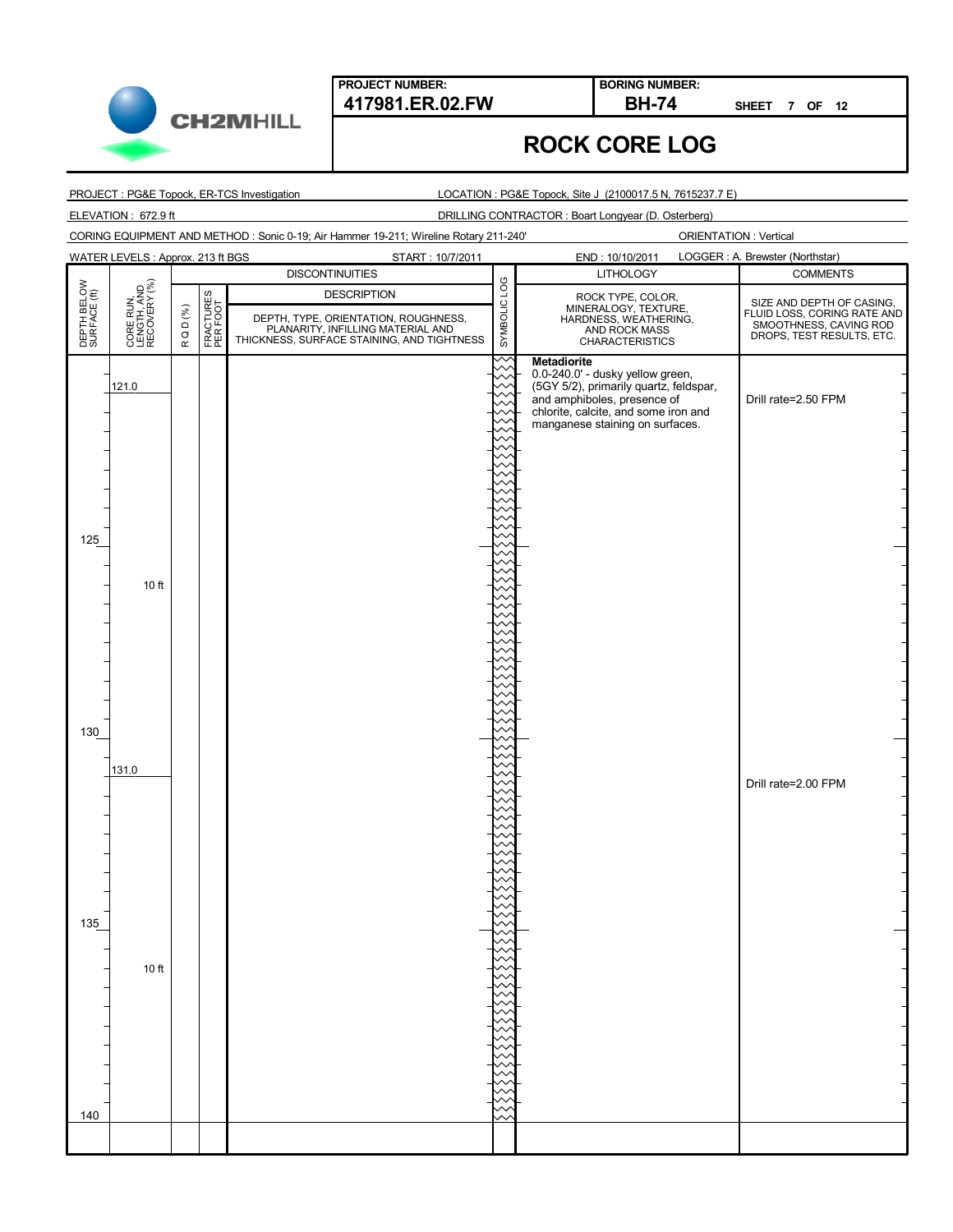**CH2MHILL** 

**SHEET 8 OF 12**

# **ROCK CORE LOG**

**BORING NUMBER:**

PROJECT : PG&E Topock, ER-TCS Investigation

LOCATION : PG&E Topock, Site J (2100017.5 N, 7615237.7 E)

ELEVATION : 672.9 ft DRILLING CONTRACTOR : Boart Longyear (D. Osterberg)

CORING EQUIPMENT AND METHOD : Sonic 0-19; Air Hammer 19-211; Wireline Rotary 211-240'

|                             | <b>WATER LEVELS: Approx. 213 ft BGS</b><br>START: 10/7/2011 |        |                       |                                                                                                                         |              | LOGGER : A. Brewster (Northstar)<br>END: 10/10/2011                                 |                                                                                    |  |
|-----------------------------|-------------------------------------------------------------|--------|-----------------------|-------------------------------------------------------------------------------------------------------------------------|--------------|-------------------------------------------------------------------------------------|------------------------------------------------------------------------------------|--|
|                             |                                                             |        |                       | <b>DISCONTINUITIES</b>                                                                                                  |              | <b>LITHOLOGY</b>                                                                    | <b>COMMENTS</b>                                                                    |  |
| DEPTH BELOW<br>SURFACE (ft) | CORE RUN,<br>LENGTH, AND<br>RECOVERY (%)                    |        |                       | <b>DESCRIPTION</b>                                                                                                      | SYMBOLIC LOG |                                                                                     | SIZE AND DEPTH OF CASING,                                                          |  |
|                             |                                                             |        |                       |                                                                                                                         |              | ROCK TYPE, COLOR,<br>MINERALOGY, TEXTURE,<br>HARDNESS, WEATHERING,<br>AND ROCK MASS |                                                                                    |  |
|                             |                                                             | RQD(%) | FRACTURES<br>PER FOOT | DEPTH, TYPE, ORIENTATION, ROUGHNESS,<br>PLANARITY, INFILLING MATERIAL AND<br>THICKNESS, SURFACE STAINING, AND TIGHTNESS |              | <b>CHARACTERISTICS</b>                                                              | FLUID LOSS, CORING RATE AND<br>SMOOTHNESS, CAVING ROD<br>DROPS, TEST RESULTS, ETC. |  |
|                             |                                                             |        |                       |                                                                                                                         |              | <b>Metadiorite</b>                                                                  |                                                                                    |  |
|                             |                                                             |        |                       |                                                                                                                         |              | 0.0-240.0' - dusky yellow green,                                                    |                                                                                    |  |
|                             | 141.0                                                       |        |                       |                                                                                                                         |              | (5GY 5/2), primarily quartz, feldspar,<br>and amphiboles, presence of               | Drill rate=2.00 FPM                                                                |  |
|                             |                                                             |        |                       |                                                                                                                         |              | chlorite, calcite, and some iron and                                                |                                                                                    |  |
|                             |                                                             |        |                       |                                                                                                                         |              | manganese staining on surfaces.<br>140.0-150.0' - Increase in average               |                                                                                    |  |
|                             |                                                             |        |                       |                                                                                                                         |              | grain size.                                                                         |                                                                                    |  |
|                             |                                                             |        |                       |                                                                                                                         |              |                                                                                     |                                                                                    |  |
|                             |                                                             |        |                       |                                                                                                                         |              |                                                                                     |                                                                                    |  |
|                             |                                                             |        |                       |                                                                                                                         |              |                                                                                     |                                                                                    |  |
|                             |                                                             |        |                       |                                                                                                                         |              |                                                                                     |                                                                                    |  |
| 145                         |                                                             |        |                       |                                                                                                                         |              |                                                                                     |                                                                                    |  |
|                             |                                                             |        |                       |                                                                                                                         |              |                                                                                     |                                                                                    |  |
|                             | 10 ft                                                       |        |                       |                                                                                                                         |              |                                                                                     |                                                                                    |  |
|                             |                                                             |        |                       |                                                                                                                         |              |                                                                                     |                                                                                    |  |
|                             |                                                             |        |                       |                                                                                                                         |              |                                                                                     |                                                                                    |  |
|                             |                                                             |        |                       |                                                                                                                         |              |                                                                                     |                                                                                    |  |
|                             |                                                             |        |                       |                                                                                                                         |              |                                                                                     |                                                                                    |  |
|                             |                                                             |        |                       |                                                                                                                         |              |                                                                                     |                                                                                    |  |
|                             |                                                             |        |                       |                                                                                                                         |              |                                                                                     |                                                                                    |  |
|                             |                                                             |        |                       |                                                                                                                         |              |                                                                                     |                                                                                    |  |
| 150                         |                                                             |        |                       |                                                                                                                         |              |                                                                                     |                                                                                    |  |
|                             |                                                             |        |                       |                                                                                                                         |              |                                                                                     |                                                                                    |  |
|                             | 151.0                                                       |        |                       |                                                                                                                         |              |                                                                                     |                                                                                    |  |
|                             |                                                             |        |                       |                                                                                                                         |              |                                                                                     | Drill rate=1.67 FPM                                                                |  |
|                             |                                                             |        |                       |                                                                                                                         |              |                                                                                     |                                                                                    |  |
|                             |                                                             |        |                       |                                                                                                                         |              |                                                                                     |                                                                                    |  |
|                             |                                                             |        |                       |                                                                                                                         |              |                                                                                     |                                                                                    |  |
|                             |                                                             |        |                       |                                                                                                                         |              |                                                                                     |                                                                                    |  |
|                             |                                                             |        |                       |                                                                                                                         |              |                                                                                     |                                                                                    |  |
|                             |                                                             |        |                       |                                                                                                                         |              |                                                                                     |                                                                                    |  |
| 155                         |                                                             |        |                       |                                                                                                                         |              |                                                                                     |                                                                                    |  |
|                             |                                                             |        |                       |                                                                                                                         |              |                                                                                     |                                                                                    |  |
|                             | 10 ft                                                       |        |                       |                                                                                                                         |              |                                                                                     |                                                                                    |  |
|                             |                                                             |        |                       |                                                                                                                         |              |                                                                                     |                                                                                    |  |
|                             |                                                             |        |                       |                                                                                                                         |              |                                                                                     |                                                                                    |  |
|                             |                                                             |        |                       |                                                                                                                         |              |                                                                                     |                                                                                    |  |
|                             |                                                             |        |                       |                                                                                                                         |              |                                                                                     |                                                                                    |  |
|                             |                                                             |        |                       |                                                                                                                         |              |                                                                                     |                                                                                    |  |
|                             |                                                             |        |                       |                                                                                                                         |              |                                                                                     |                                                                                    |  |
|                             |                                                             |        |                       |                                                                                                                         |              |                                                                                     |                                                                                    |  |
| 160                         |                                                             |        |                       |                                                                                                                         |              |                                                                                     |                                                                                    |  |
|                             |                                                             |        |                       |                                                                                                                         |              |                                                                                     |                                                                                    |  |
|                             |                                                             |        |                       |                                                                                                                         |              |                                                                                     |                                                                                    |  |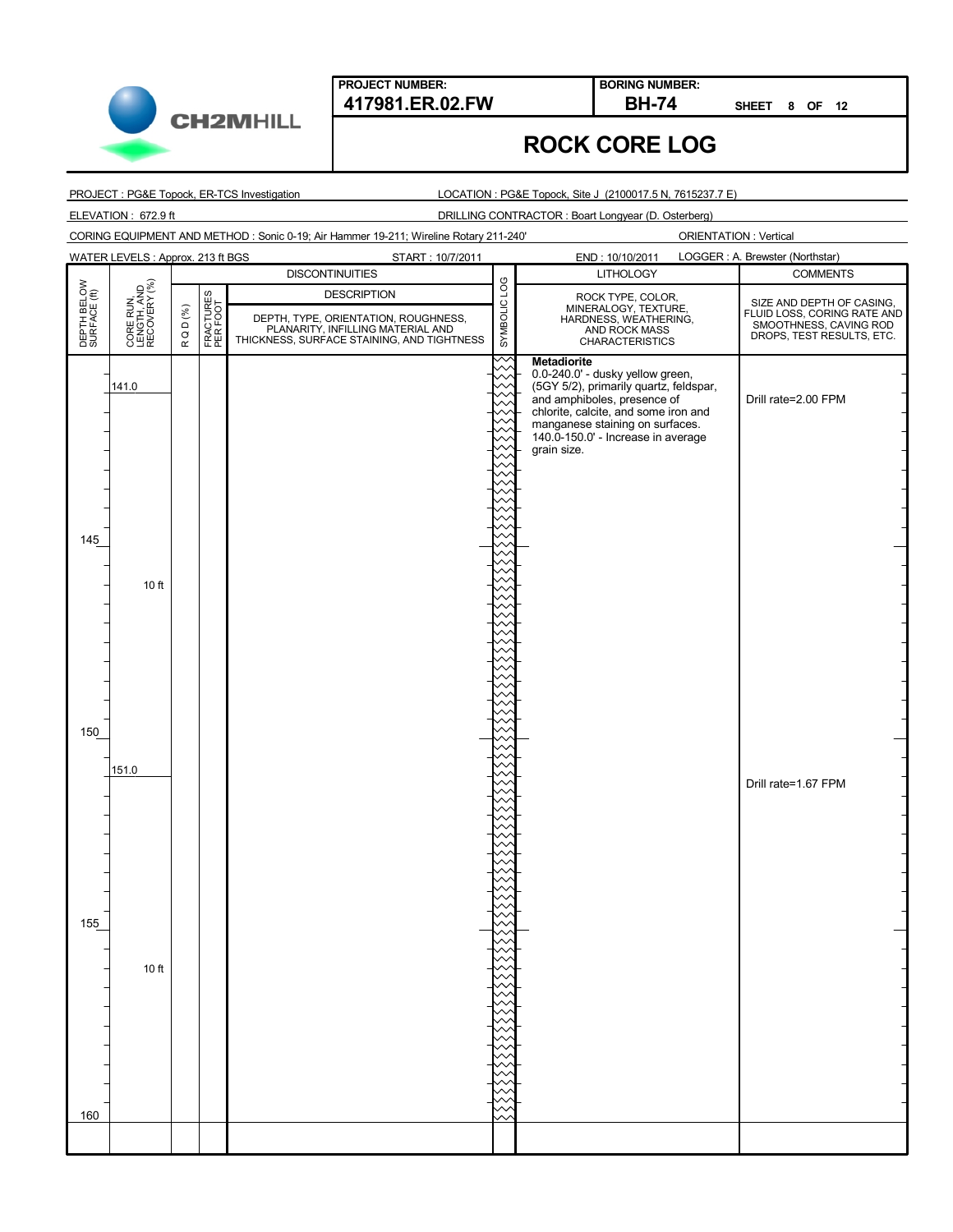

**BORING NUMBER:**

**SHEET 9 OF 12**

#### **ROCK CORE LOG**

PROJECT : PG&E Topock, ER-TCS Investigation

LOCATION : PG&E Topock, Site J (2100017.5 N, 7615237.7 E)

ELEVATION : 672.9 ft DRILLING CONTRACTOR : Boart Longyear (D. Osterberg)

CORING EQUIPMENT AND METHOD : Sonic 0-19; Air Hammer 19-211; Wireline Rotary 211-240'

|                             | WATER LEVELS : Approx. 213 ft BGS<br>START: 10/7/2011 |        |                       |                                                                                                                         |              | LOGGER : A. Brewster (Northstar)<br>END: 10/10/2011                                 |                                                                                                                 |  |
|-----------------------------|-------------------------------------------------------|--------|-----------------------|-------------------------------------------------------------------------------------------------------------------------|--------------|-------------------------------------------------------------------------------------|-----------------------------------------------------------------------------------------------------------------|--|
|                             |                                                       |        |                       | <b>DISCONTINUITIES</b>                                                                                                  |              | <b>LITHOLOGY</b>                                                                    | <b>COMMENTS</b>                                                                                                 |  |
| DEPTH BELOW<br>SURFACE (ft) | CORE RUN,<br>LENGTH, AND<br>RECOVERY (%)              |        |                       | <b>DESCRIPTION</b>                                                                                                      | SYMBOLIC LOG |                                                                                     |                                                                                                                 |  |
|                             |                                                       |        |                       |                                                                                                                         |              | ROCK TYPE, COLOR,<br>MINERALOGY, TEXTURE,<br>HARDNESS, WEATHERING,<br>AND ROCK MASS |                                                                                                                 |  |
|                             |                                                       | RQD(%) | FRACTURES<br>PER FOOT | DEPTH, TYPE, ORIENTATION, ROUGHNESS,<br>PLANARITY, INFILLING MATERIAL AND<br>THICKNESS, SURFACE STAINING, AND TIGHTNESS |              | <b>CHARACTERISTICS</b>                                                              | SIZE AND DEPTH OF CASING,<br>FLUID LOSS, CORING RATE AND<br>SMOOTHNESS, CAVING ROD<br>DROPS, TEST RESULTS, ETC. |  |
|                             |                                                       |        |                       |                                                                                                                         |              |                                                                                     |                                                                                                                 |  |
|                             |                                                       |        |                       |                                                                                                                         |              | <b>Metadiorite</b><br>0.0-240.0' - dusky yellow green,                              |                                                                                                                 |  |
|                             | 161.0                                                 |        |                       |                                                                                                                         |              | (5GY 5/2), primarily quartz, feldspar,<br>and amphiboles, presence of               |                                                                                                                 |  |
|                             |                                                       |        |                       |                                                                                                                         |              | chlorite, calcite, and some iron and                                                | Drill rate=1.43 FPM                                                                                             |  |
|                             |                                                       |        |                       |                                                                                                                         |              | manganese staining on surfaces.                                                     |                                                                                                                 |  |
|                             |                                                       |        |                       |                                                                                                                         |              |                                                                                     |                                                                                                                 |  |
|                             |                                                       |        |                       |                                                                                                                         |              |                                                                                     |                                                                                                                 |  |
|                             |                                                       |        |                       |                                                                                                                         |              |                                                                                     |                                                                                                                 |  |
|                             |                                                       |        |                       |                                                                                                                         |              |                                                                                     |                                                                                                                 |  |
|                             |                                                       |        |                       |                                                                                                                         |              |                                                                                     |                                                                                                                 |  |
| 165                         |                                                       |        |                       |                                                                                                                         |              |                                                                                     |                                                                                                                 |  |
|                             |                                                       |        |                       |                                                                                                                         |              |                                                                                     |                                                                                                                 |  |
|                             |                                                       |        |                       |                                                                                                                         |              |                                                                                     |                                                                                                                 |  |
|                             | 10 ft                                                 |        |                       |                                                                                                                         |              |                                                                                     |                                                                                                                 |  |
|                             |                                                       |        |                       |                                                                                                                         |              |                                                                                     |                                                                                                                 |  |
|                             |                                                       |        |                       |                                                                                                                         |              |                                                                                     |                                                                                                                 |  |
|                             |                                                       |        |                       |                                                                                                                         |              |                                                                                     |                                                                                                                 |  |
|                             |                                                       |        |                       |                                                                                                                         |              |                                                                                     |                                                                                                                 |  |
|                             |                                                       |        |                       |                                                                                                                         |              |                                                                                     |                                                                                                                 |  |
|                             |                                                       |        |                       |                                                                                                                         |              |                                                                                     |                                                                                                                 |  |
| 170                         |                                                       |        |                       |                                                                                                                         |              |                                                                                     |                                                                                                                 |  |
|                             |                                                       |        |                       |                                                                                                                         |              |                                                                                     |                                                                                                                 |  |
|                             | 171.0                                                 |        |                       |                                                                                                                         |              |                                                                                     |                                                                                                                 |  |
|                             |                                                       |        |                       |                                                                                                                         |              |                                                                                     | Drill rate=1.0 FPM                                                                                              |  |
|                             |                                                       |        |                       |                                                                                                                         |              |                                                                                     |                                                                                                                 |  |
|                             |                                                       |        |                       |                                                                                                                         |              |                                                                                     |                                                                                                                 |  |
|                             |                                                       |        |                       |                                                                                                                         |              |                                                                                     |                                                                                                                 |  |
|                             |                                                       |        |                       |                                                                                                                         |              |                                                                                     |                                                                                                                 |  |
|                             |                                                       |        |                       |                                                                                                                         |              |                                                                                     |                                                                                                                 |  |
|                             |                                                       |        |                       |                                                                                                                         |              |                                                                                     |                                                                                                                 |  |
|                             |                                                       |        |                       |                                                                                                                         |              |                                                                                     |                                                                                                                 |  |
| 175                         |                                                       |        |                       |                                                                                                                         |              |                                                                                     |                                                                                                                 |  |
|                             |                                                       |        |                       |                                                                                                                         |              |                                                                                     |                                                                                                                 |  |
|                             | 10 ft                                                 |        |                       |                                                                                                                         |              |                                                                                     |                                                                                                                 |  |
|                             |                                                       |        |                       |                                                                                                                         |              |                                                                                     |                                                                                                                 |  |
|                             |                                                       |        |                       |                                                                                                                         |              |                                                                                     |                                                                                                                 |  |
|                             |                                                       |        |                       |                                                                                                                         |              |                                                                                     |                                                                                                                 |  |
|                             |                                                       |        |                       |                                                                                                                         |              |                                                                                     |                                                                                                                 |  |
|                             |                                                       |        |                       |                                                                                                                         |              |                                                                                     |                                                                                                                 |  |
|                             |                                                       |        |                       |                                                                                                                         |              |                                                                                     |                                                                                                                 |  |
|                             |                                                       |        |                       |                                                                                                                         |              |                                                                                     |                                                                                                                 |  |
| 180                         |                                                       |        |                       |                                                                                                                         |              |                                                                                     |                                                                                                                 |  |
|                             |                                                       |        |                       |                                                                                                                         |              |                                                                                     |                                                                                                                 |  |
|                             |                                                       |        |                       |                                                                                                                         |              |                                                                                     |                                                                                                                 |  |

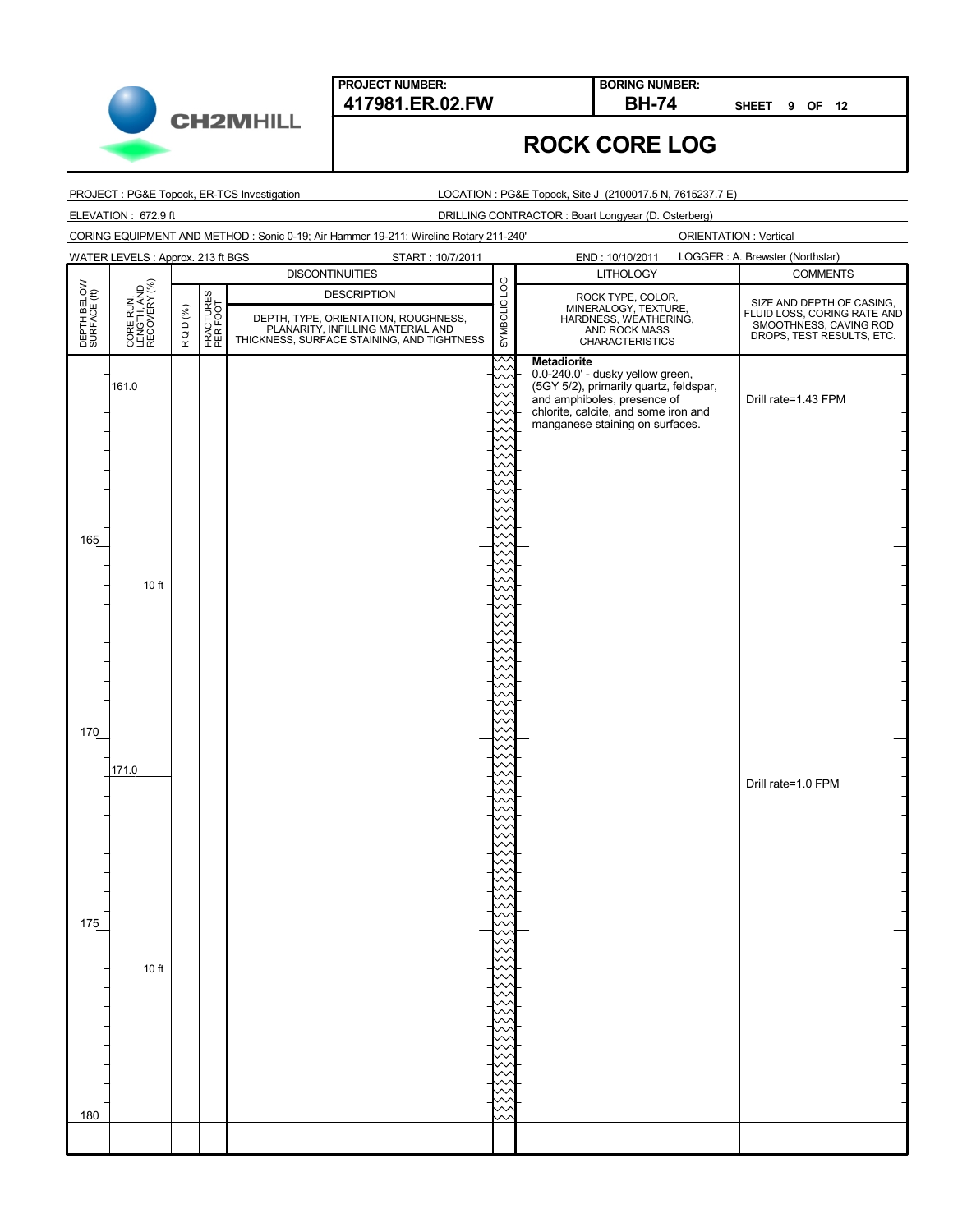**CH2MHILL** 

#### **417981.ER.02.FW BH-74 BORING NUMBER:**

**SHEET 10 OF 12**

# **ROCK CORE LOG**

PROJECT : PG&E Topock, ER-TCS Investigation

LOCATION : PG&E Topock, Site J (2100017.5 N, 7615237.7 E)

ELEVATION : 672.9 ft DRILLING CONTRACTOR : Boart Longyear (D. Osterberg)

CORING EQUIPMENT AND METHOD : Sonic 0-19; Air Hammer 19-211; Wireline Rotary 211-240'

|                             | <b>WATER LEVELS: Approx. 213 ft BGS</b><br>START: 10/7/2011 |        |                       |                                                                                                                         |              | LOGGER : A. Brewster (Northstar)<br>END: 10/10/2011                                 |                                                                                                                 |  |
|-----------------------------|-------------------------------------------------------------|--------|-----------------------|-------------------------------------------------------------------------------------------------------------------------|--------------|-------------------------------------------------------------------------------------|-----------------------------------------------------------------------------------------------------------------|--|
|                             |                                                             |        |                       | <b>DISCONTINUITIES</b>                                                                                                  |              | <b>LITHOLOGY</b>                                                                    | <b>COMMENTS</b>                                                                                                 |  |
| DEPTH BELOW<br>SURFACE (ft) | CORE RUN,<br>LENGTH, AND<br>RECOVERY (%)                    |        |                       | <b>DESCRIPTION</b>                                                                                                      | SYMBOLIC LOG |                                                                                     |                                                                                                                 |  |
|                             |                                                             | RQD(%) | FRACTURES<br>PER FOOT |                                                                                                                         |              | ROCK TYPE, COLOR,<br>MINERALOGY, TEXTURE,<br>HARDNESS, WEATHERING,<br>AND ROCK MASS | SIZE AND DEPTH OF CASING,<br>FLUID LOSS, CORING RATE AND<br>SMOOTHNESS, CAVING ROD<br>DROPS, TEST RESULTS, ETC. |  |
|                             |                                                             |        |                       | DEPTH, TYPE, ORIENTATION, ROUGHNESS,<br>PLANARITY, INFILLING MATERIAL AND<br>THICKNESS, SURFACE STAINING, AND TIGHTNESS |              | <b>CHARACTERISTICS</b>                                                              |                                                                                                                 |  |
|                             |                                                             |        |                       |                                                                                                                         |              | <b>Metadiorite</b>                                                                  |                                                                                                                 |  |
|                             |                                                             |        |                       |                                                                                                                         |              | 0.0-240.0' - dusky yellow green,                                                    |                                                                                                                 |  |
|                             | 181.0                                                       |        |                       |                                                                                                                         |              | (5GY 5/2), primarily quartz, feldspar,<br>and amphiboles, presence of               | Drill rate=1.25 FPM                                                                                             |  |
|                             |                                                             |        |                       |                                                                                                                         |              | chlorite, calcite, and some iron and                                                |                                                                                                                 |  |
|                             |                                                             |        |                       |                                                                                                                         |              | manganese staining on surfaces.                                                     |                                                                                                                 |  |
|                             |                                                             |        |                       |                                                                                                                         |              |                                                                                     |                                                                                                                 |  |
|                             |                                                             |        |                       |                                                                                                                         |              |                                                                                     |                                                                                                                 |  |
|                             |                                                             |        |                       |                                                                                                                         |              |                                                                                     |                                                                                                                 |  |
|                             |                                                             |        |                       |                                                                                                                         |              |                                                                                     |                                                                                                                 |  |
|                             |                                                             |        |                       |                                                                                                                         |              |                                                                                     |                                                                                                                 |  |
| 185                         |                                                             |        |                       |                                                                                                                         |              |                                                                                     |                                                                                                                 |  |
|                             |                                                             |        |                       |                                                                                                                         |              |                                                                                     |                                                                                                                 |  |
|                             | 10 ft                                                       |        |                       |                                                                                                                         |              |                                                                                     |                                                                                                                 |  |
|                             |                                                             |        |                       |                                                                                                                         |              |                                                                                     |                                                                                                                 |  |
|                             |                                                             |        |                       |                                                                                                                         |              |                                                                                     |                                                                                                                 |  |
|                             |                                                             |        |                       |                                                                                                                         |              |                                                                                     |                                                                                                                 |  |
|                             |                                                             |        |                       |                                                                                                                         |              |                                                                                     |                                                                                                                 |  |
|                             |                                                             |        |                       |                                                                                                                         |              |                                                                                     |                                                                                                                 |  |
|                             |                                                             |        |                       |                                                                                                                         |              |                                                                                     |                                                                                                                 |  |
|                             |                                                             |        |                       |                                                                                                                         |              |                                                                                     |                                                                                                                 |  |
| 190                         |                                                             |        |                       |                                                                                                                         |              |                                                                                     |                                                                                                                 |  |
|                             |                                                             |        |                       |                                                                                                                         |              |                                                                                     |                                                                                                                 |  |
|                             | 191.0                                                       |        |                       |                                                                                                                         |              |                                                                                     |                                                                                                                 |  |
|                             |                                                             |        |                       |                                                                                                                         |              |                                                                                     | Drill rate=0.71 FPM                                                                                             |  |
|                             |                                                             |        |                       |                                                                                                                         |              |                                                                                     |                                                                                                                 |  |
|                             |                                                             |        |                       |                                                                                                                         |              |                                                                                     |                                                                                                                 |  |
|                             |                                                             |        |                       |                                                                                                                         |              |                                                                                     |                                                                                                                 |  |
|                             |                                                             |        |                       |                                                                                                                         |              |                                                                                     |                                                                                                                 |  |
|                             |                                                             |        |                       |                                                                                                                         |              |                                                                                     |                                                                                                                 |  |
|                             |                                                             |        |                       |                                                                                                                         |              |                                                                                     |                                                                                                                 |  |
| 195                         |                                                             |        |                       |                                                                                                                         |              |                                                                                     |                                                                                                                 |  |
|                             |                                                             |        |                       |                                                                                                                         |              |                                                                                     |                                                                                                                 |  |
|                             |                                                             |        |                       |                                                                                                                         |              |                                                                                     |                                                                                                                 |  |
|                             | 10 ft                                                       |        |                       |                                                                                                                         |              |                                                                                     |                                                                                                                 |  |
|                             |                                                             |        |                       |                                                                                                                         |              |                                                                                     |                                                                                                                 |  |
|                             |                                                             |        |                       |                                                                                                                         |              |                                                                                     |                                                                                                                 |  |
|                             |                                                             |        |                       |                                                                                                                         |              |                                                                                     |                                                                                                                 |  |
|                             |                                                             |        |                       |                                                                                                                         |              |                                                                                     |                                                                                                                 |  |
|                             |                                                             |        |                       |                                                                                                                         |              |                                                                                     |                                                                                                                 |  |
|                             |                                                             |        |                       |                                                                                                                         |              |                                                                                     |                                                                                                                 |  |
|                             |                                                             |        |                       |                                                                                                                         |              |                                                                                     |                                                                                                                 |  |
| 200                         |                                                             |        |                       |                                                                                                                         |              |                                                                                     |                                                                                                                 |  |
|                             |                                                             |        |                       |                                                                                                                         |              |                                                                                     |                                                                                                                 |  |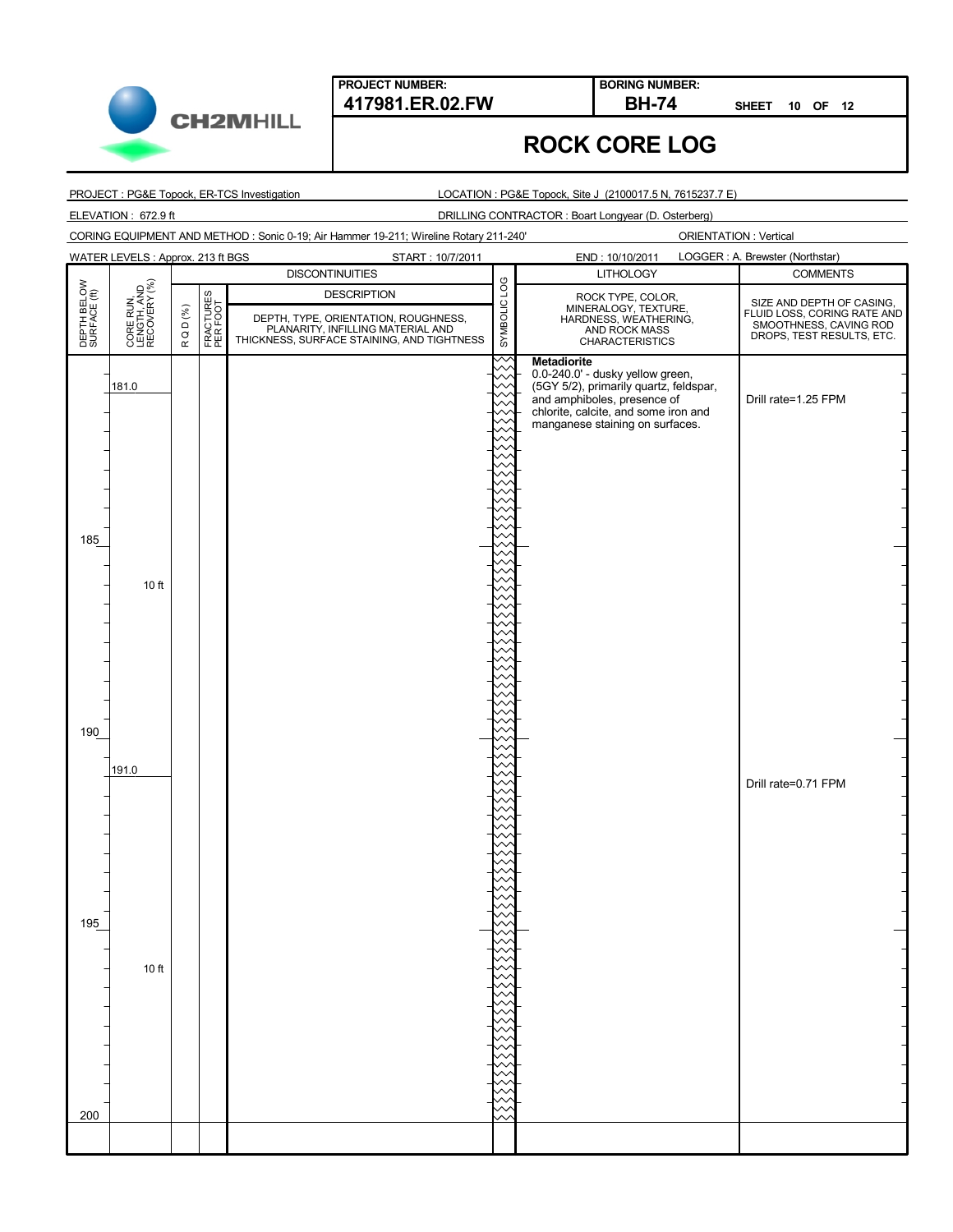**CH2MHILL** 

#### **ROCK CORE LOG**

**BORING NUMBER:**

PROJECT : PG&E Topock, ER-TCS Investigation

LOCATION : PG&E Topock, Site J (2100017.5 N, 7615237.7 E)

ELEVATION : 672.9 ft DRILLING CONTRACTOR : Boart Longyear (D. Osterberg)

CORING EQUIPMENT AND METHOD : Sonic 0-19; Air Hammer 19-211; Wireline Rotary 211-240'

ORIENTATION : Vertical

**SHEET 11 OF 12**

|                             | WATER LEVELS: Approx. 213 ft BGS         |           |                       | START: 10/7/2011                                                                   | LOGGER : A. Brewster (Northstar)<br>END: 10/10/2011 |                                                                     |                                                     |  |
|-----------------------------|------------------------------------------|-----------|-----------------------|------------------------------------------------------------------------------------|-----------------------------------------------------|---------------------------------------------------------------------|-----------------------------------------------------|--|
|                             |                                          |           |                       | <b>DISCONTINUITIES</b>                                                             |                                                     | <b>LITHOLOGY</b>                                                    | <b>COMMENTS</b>                                     |  |
| DEPTH BELOW<br>SURFACE (ft) | CORE RUN,<br>LENGTH, AND<br>RECOVERY (%) |           | FRACTURES<br>PER FOOT | <b>DESCRIPTION</b>                                                                 | SYMBOLIC LOG                                        | ROCK TYPE, COLOR,                                                   | SIZE AND DEPTH OF CASING,                           |  |
|                             |                                          | $Q D$ (%) |                       | DEPTH, TYPE, ORIENTATION, ROUGHNESS,                                               |                                                     | MINERALOGY, TEXTURE,<br>HARDNESS, WEATHERING,                       | FLUID LOSS, CORING RATE AND                         |  |
|                             |                                          |           |                       | PLANARITY, INFILLING MATERIAL AND<br>THICKNESS, SURFACE STAINING, AND TIGHTNESS    |                                                     | AND ROCK MASS<br><b>CHARACTERISTICS</b>                             | SMOOTHNESS, CAVING ROD<br>DROPS, TEST RESULTS, ETC. |  |
|                             |                                          | $\propto$ |                       |                                                                                    |                                                     |                                                                     |                                                     |  |
|                             |                                          |           |                       |                                                                                    |                                                     | <b>Metadiorite</b><br>0.0-240.0' - dusky yellow green,              |                                                     |  |
|                             | 201.0                                    |           |                       |                                                                                    |                                                     | (5GY 5/2), primarily quartz, feldspar,                              |                                                     |  |
|                             |                                          |           |                       |                                                                                    |                                                     | and amphiboles, presence of<br>chlorite, calcite, and some iron and | Drill rate=1.25 FPM                                 |  |
|                             |                                          |           |                       |                                                                                    |                                                     | manganese staining on surfaces.                                     |                                                     |  |
|                             |                                          |           |                       |                                                                                    |                                                     |                                                                     |                                                     |  |
|                             |                                          |           |                       |                                                                                    |                                                     |                                                                     |                                                     |  |
|                             |                                          |           |                       |                                                                                    |                                                     |                                                                     |                                                     |  |
|                             |                                          |           |                       |                                                                                    |                                                     |                                                                     |                                                     |  |
|                             |                                          |           |                       |                                                                                    |                                                     |                                                                     |                                                     |  |
| 205                         |                                          |           |                       |                                                                                    |                                                     |                                                                     |                                                     |  |
|                             |                                          |           |                       |                                                                                    |                                                     |                                                                     |                                                     |  |
|                             |                                          |           |                       |                                                                                    |                                                     |                                                                     |                                                     |  |
|                             | 10 <sub>ft</sub>                         |           |                       |                                                                                    |                                                     |                                                                     |                                                     |  |
|                             |                                          |           |                       |                                                                                    |                                                     |                                                                     |                                                     |  |
|                             |                                          |           |                       |                                                                                    |                                                     |                                                                     |                                                     |  |
|                             |                                          |           |                       |                                                                                    |                                                     |                                                                     |                                                     |  |
|                             |                                          |           |                       |                                                                                    |                                                     |                                                                     |                                                     |  |
|                             |                                          |           |                       |                                                                                    |                                                     |                                                                     |                                                     |  |
|                             |                                          |           |                       |                                                                                    |                                                     |                                                                     |                                                     |  |
| 210                         |                                          |           |                       |                                                                                    |                                                     |                                                                     |                                                     |  |
|                             |                                          |           |                       |                                                                                    |                                                     |                                                                     |                                                     |  |
|                             | 211.0                                    |           |                       |                                                                                    |                                                     |                                                                     |                                                     |  |
|                             |                                          |           |                       |                                                                                    |                                                     | 211.0-240.0' - Rock is strong, slightly                             | Switched to wireline rotary                         |  |
|                             |                                          |           | $\mathbf 0$           |                                                                                    |                                                     | weathered, massive                                                  | with HQ-sized bit. Run<br>1=0.30 FPM                |  |
|                             |                                          |           |                       |                                                                                    |                                                     |                                                                     |                                                     |  |
|                             |                                          |           | $\mathbf 0$           |                                                                                    |                                                     |                                                                     |                                                     |  |
|                             |                                          |           |                       |                                                                                    |                                                     |                                                                     |                                                     |  |
|                             | Run 1                                    |           | $\overline{2}$        | 213.6, 214.0, 215.2' - Joint (3), 30,30, and 40                                    |                                                     |                                                                     |                                                     |  |
|                             | 6 ft<br>100%                             | 80        |                       | deg, rough and stepped for 213.6 and 215.2,                                        |                                                     |                                                                     |                                                     |  |
|                             |                                          |           | $\Omega$              | planar for 214.0, <1mm in all calcite infilling,<br>iron staining on 214.0, tight. |                                                     | 214.4-214.7' - Foliated.                                            |                                                     |  |
| 215                         |                                          |           |                       |                                                                                    |                                                     |                                                                     |                                                     |  |
|                             |                                          |           | 1                     |                                                                                    |                                                     |                                                                     |                                                     |  |
|                             |                                          |           |                       | 215.8-218.0' - Highly fractured, calcite infill<br>(<2mm), iron stained.           |                                                     |                                                                     |                                                     |  |
|                             |                                          |           | >10                   |                                                                                    |                                                     |                                                                     |                                                     |  |
|                             | 217.0                                    |           |                       | 216.7' - Chalky, fine-grained white sediment,<br>greasy when wet.                  |                                                     |                                                                     | Run 2=0.25 FPM                                      |  |
|                             |                                          |           | >10                   |                                                                                    |                                                     |                                                                     |                                                     |  |
|                             |                                          |           |                       | 218.1, 218.3, 218.6, 219.1, 219.2' - Joint (6),                                    |                                                     |                                                                     |                                                     |  |
|                             | Run 2<br>$3.5$ ft                        | 54        | 3                     | 70, 30, 30, 30, 40, and 30 deg, rough,                                             |                                                     |                                                                     |                                                     |  |
|                             | 100%                                     |           |                       | undulating to stepped, <1mm calcite infilling,<br>iron staining, narrow.           |                                                     |                                                                     |                                                     |  |
|                             |                                          |           | 3                     |                                                                                    |                                                     | 219.3-219.4' - Foliated.                                            |                                                     |  |
| 220                         |                                          |           |                       |                                                                                    | へ                                                   |                                                                     |                                                     |  |
|                             |                                          |           |                       |                                                                                    |                                                     |                                                                     |                                                     |  |
|                             |                                          |           |                       |                                                                                    |                                                     |                                                                     |                                                     |  |